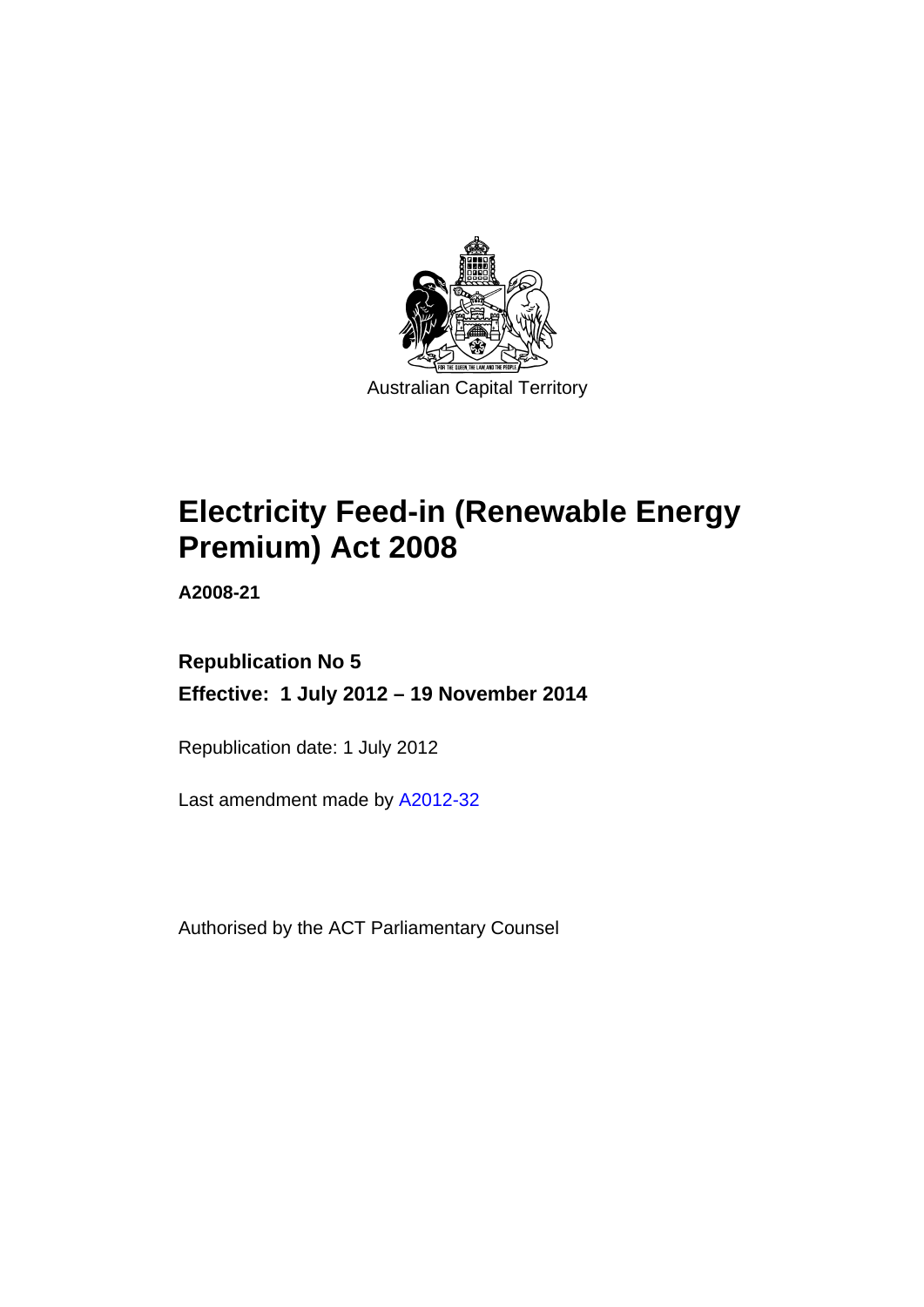#### **About this republication**

#### **The republished law**

This is a republication of the *Electricity Feed-in (Renewable Energy Premium) Act 2008* (including any amendment made under the *[Legislation Act 2001](http://www.legislation.act.gov.au/a/2001-14)*, part 11.3 (Editorial changes)) as in force on 1 July 2012*.* It also includes any commencement, amendment, repeal or expiry affecting this republished law to 1 July 2012.

The legislation history and amendment history of the republished law are set out in endnotes 3 and 4.

#### **Kinds of republications**

The Parliamentary Counsel's Office prepares 2 kinds of republications of ACT laws (see the ACT legislation register at [www.legislation.act.gov.au](http://www.legislation.act.gov.au/)):

- authorised republications to which the *[Legislation Act 2001](http://www.legislation.act.gov.au/a/2001-14)* applies
- unauthorised republications.

The status of this republication appears on the bottom of each page.

#### **Editorial changes**

The *[Legislation Act 2001](http://www.legislation.act.gov.au/a/2001-14)*, part 11.3 authorises the Parliamentary Counsel to make editorial amendments and other changes of a formal nature when preparing a law for republication. Editorial changes do not change the effect of the law, but have effect as if they had been made by an Act commencing on the republication date (see *[Legislation Act 2001](http://www.legislation.act.gov.au/a/2001-14)*, s 115 and s 117). The changes are made if the Parliamentary Counsel considers they are desirable to bring the law into line, or more closely into line, with current legislative drafting practice.

This republication includes amendments made under part 11.3 (see endnote 1).

#### **Uncommenced provisions and amendments**

If a provision of the republished law has not commenced, the symbol  $\mathbf{U}$  appears immediately before the provision heading. Any uncommenced amendments that affect this republished law are accessible on the ACT legislation register [\(www.legislation.act.gov.au\)](http://www.legislation.act.gov.au/). For more information, see the home page for this law on the register.

#### **Modifications**

If a provision of the republished law is affected by a current modification, the symbol  $\mathbf{M}$ appears immediately before the provision heading. The text of the modifying provision appears in the endnotes. For the legal status of modifications, see the *[Legislation Act 2001](http://www.legislation.act.gov.au/a/2001-14)*, section 95.

#### **Penalties**

At the republication date, the value of a penalty unit for an offence against this law is \$110 for an individual and \$550 for a corporation (see *[Legislation Act 2001](http://www.legislation.act.gov.au/a/2001-14)*, s 133).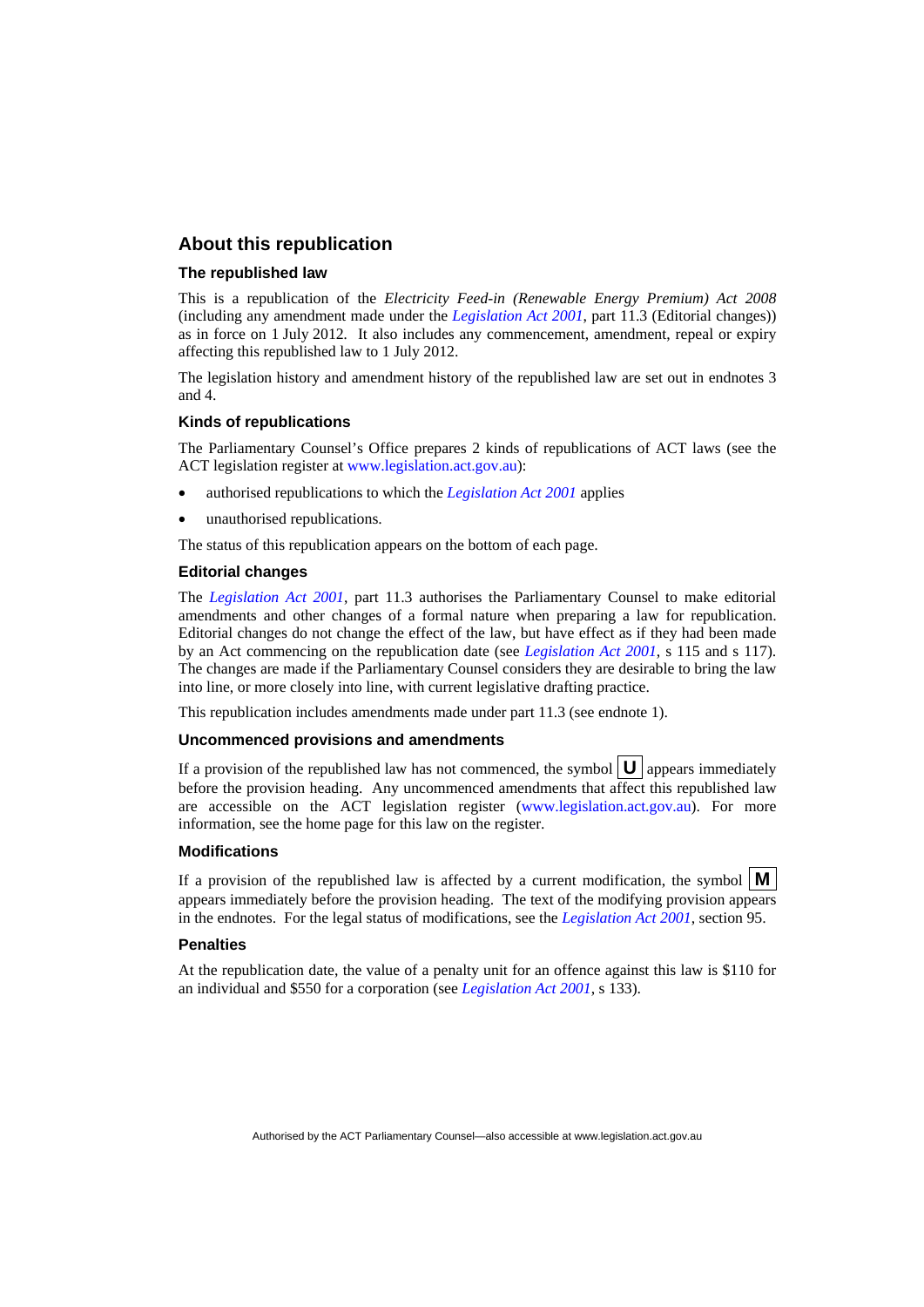

# **Electricity Feed-in (Renewable Energy Premium) Act 2008**

### **Contents**

| Part 1                     | <b>Preliminary</b>                                                                                    |                |
|----------------------------|-------------------------------------------------------------------------------------------------------|----------------|
| 1                          | Name of Act                                                                                           | $\overline{2}$ |
| 4                          | Dictionary                                                                                            | 2              |
| 5                          | <b>Notes</b>                                                                                          | 2              |
| Part 1A                    | <b>Objects and important concepts</b>                                                                 |                |
| 5A                         | Objects of Act                                                                                        | 3              |
| 5B                         | Meaning of renewable energy generator and renewable energy source                                     | 3              |
| 5C                         | Meaning of capacity                                                                                   | 4              |
| 5D                         | Meaning of medium renewable energy generator and micro renewable<br>energy generator                  | 4              |
| 5E                         | Meaning of <i>compliant</i>                                                                           | 5              |
| 5F                         | Meaning of eligible entity                                                                            | 6              |
| R <sub>5</sub><br>01/07/12 | Electricity Feed-in (Renewable Energy Premium) Act 2008<br>contents 1<br>Effective: 01/07/12-19/11/14 |                |

Page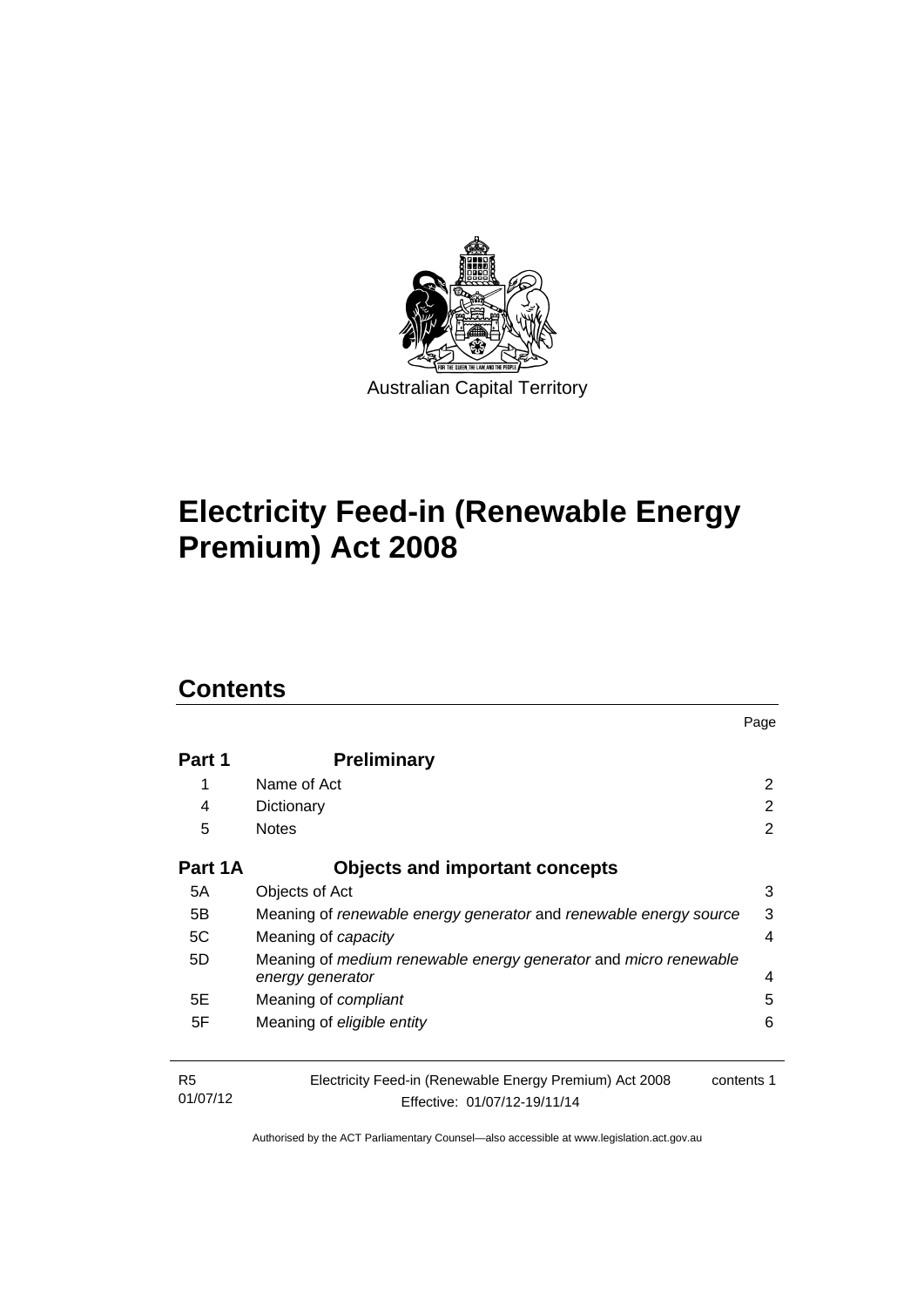#### **Contents**

|                   |                                                                 | Page |
|-------------------|-----------------------------------------------------------------|------|
| Part 2            | Renewable energy-supply to electricity                          |      |
|                   | network                                                         |      |
| 6                 | Feed-in from renewable energy generators to electricity network | 9    |
| 6A                | What is the normal cost of electricity?                         | 10   |
| $\overline{7}$    | Utility service                                                 | 10   |
| 8                 | Payment for electricity from renewable energy generators        | 10   |
| 8A                | Recovery of cost of renewable energy premium                    | 12   |
| 9                 | Determination of percentages                                    | 12   |
| Part 3            | Renewable energy premium—determination                          |      |
|                   | of rate                                                         |      |
| 10                | Determination of premium rate                                   | 13   |
| 11                | Premium rate-20 years                                           | 14   |
| Part 3A           | <b>Reporting</b>                                                |      |
| <b>11A</b>        | <b>Report by Minister</b>                                       | 16   |
| 11B               | Electricity distributors to give information to Minister        | 16   |
| Part 4            | <b>Miscellaneous</b>                                            |      |
| 12                | Regulation-making power                                         | 17   |
| 13                | Review of operation of Act                                      | 17   |
|                   |                                                                 |      |
| <b>Dictionary</b> |                                                                 | 18   |
| <b>Endnotes</b>   |                                                                 |      |
| 1                 | About the endnotes                                              | 20   |
| $\overline{2}$    | Abbreviation key                                                | 20   |
| 3                 | Legislation history                                             | 21   |
| 4                 | Amendment history                                               | 22   |

5 [Earlier republications 24](#page-27-0)

| contents 2 | Electricity Feed-in (Renewable Energy Premium) Act 2008 | R5       |
|------------|---------------------------------------------------------|----------|
|            | Effective: 01/07/12-19/11/14                            | 01/07/12 |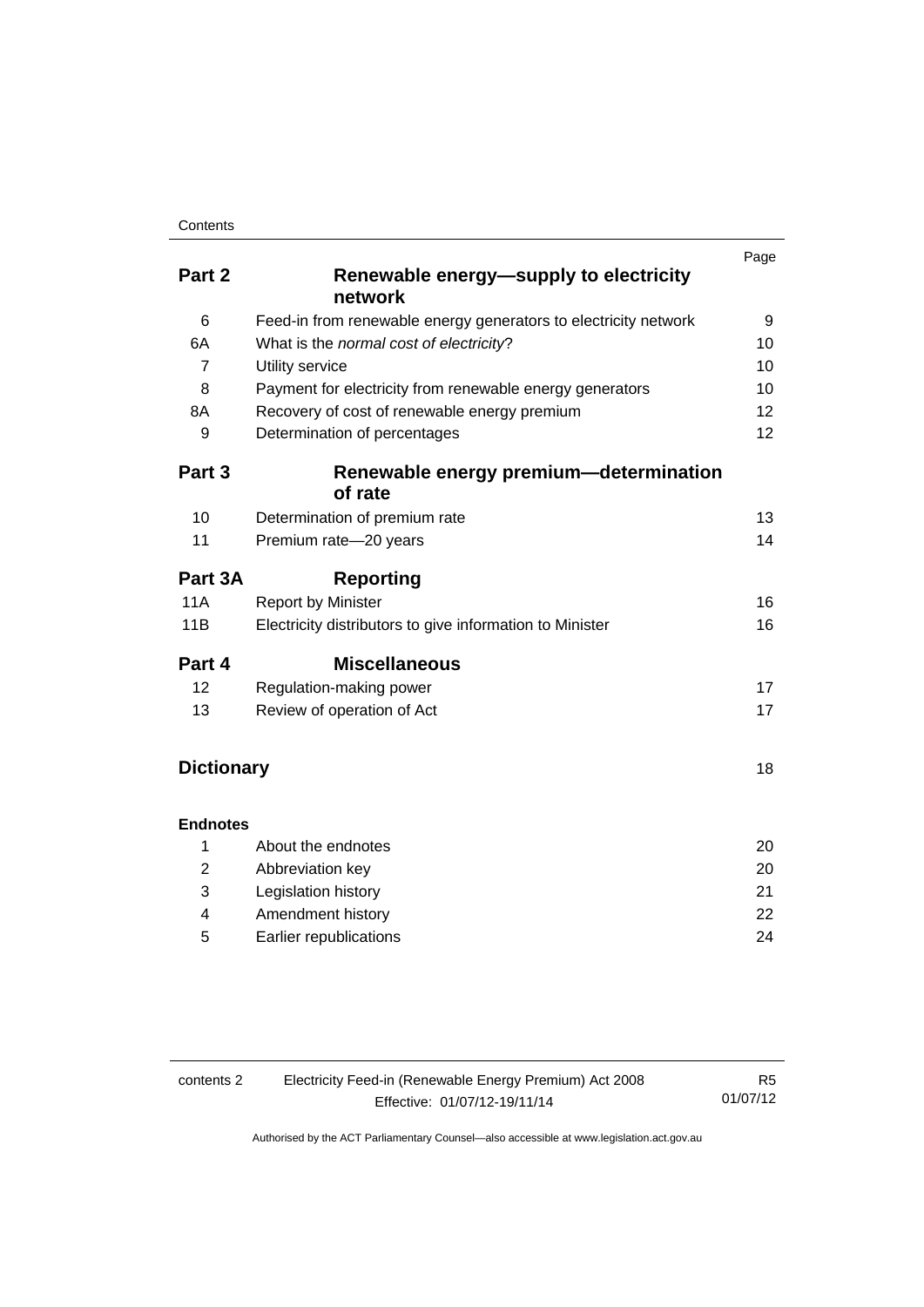

# **Electricity Feed-in (Renewable Energy Premium) Act 2008**

An Act about the supply of electricity from solar and other renewable energy sources to electricity distributors, and for other purposes

R5 01/07/12

l

Electricity Feed-in (Renewable Energy Premium) Act 2008 Effective: 01/07/12-19/11/14

page 1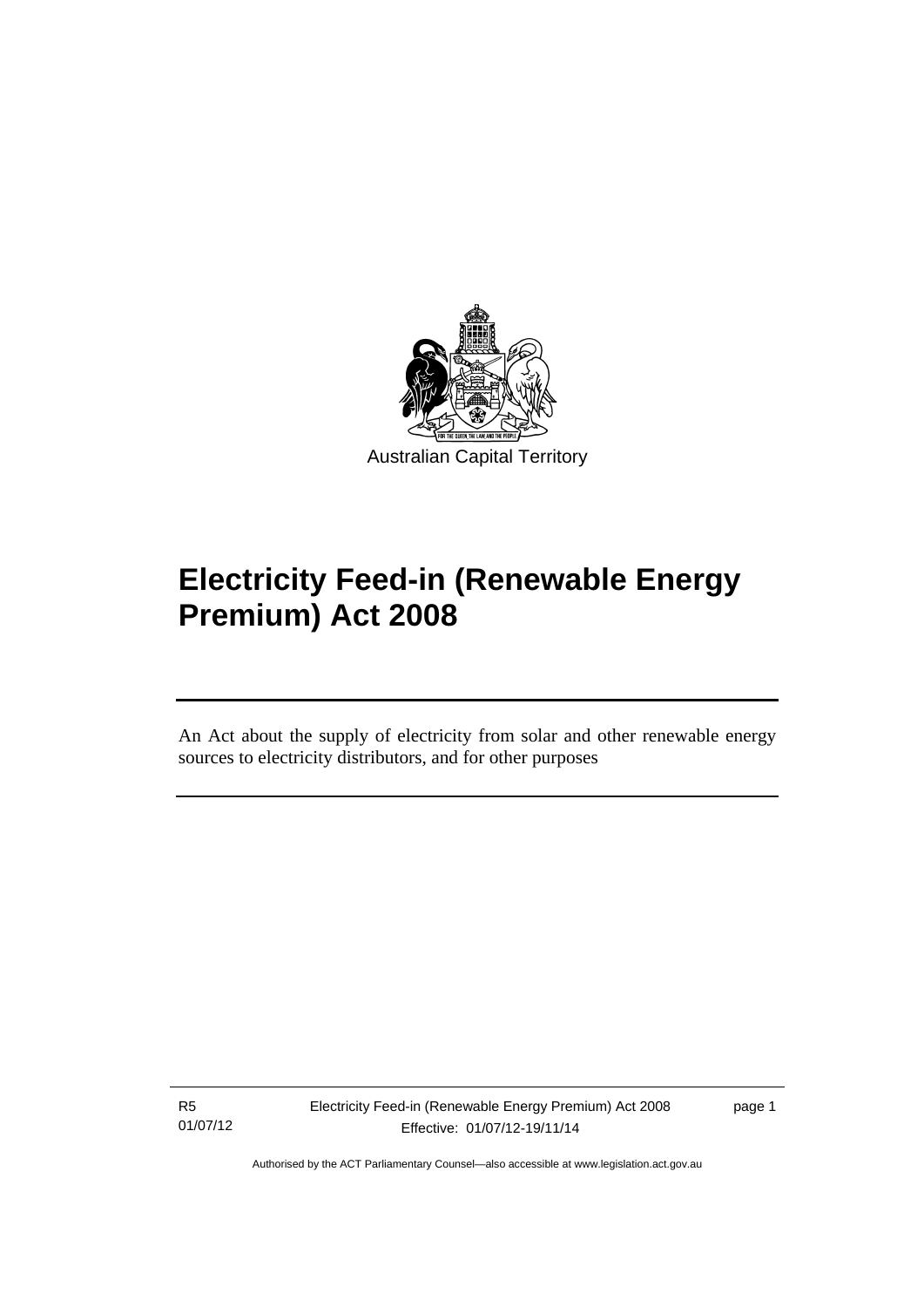#### Part 1 **Preliminary**

Section 1

### <span id="page-5-0"></span>**Part 1** Preliminary

#### <span id="page-5-1"></span>**1 Name of Act**

This Act is the *Electricity Feed-in (Renewable Energy Premium) Act 2008*.

#### <span id="page-5-2"></span>**4 Dictionary**

The dictionary at the end of this Act is part of this Act.

*Note 1* The dictionary at the end of this Act defines certain terms used in this Act, and includes references (*signpost definitions*) to other terms defined elsewhere.

> For example, the signpost definition '*electricity distributor*—see the *[Utilities Act 2000](http://www.legislation.act.gov.au/a/2000-65)*, dictionary.' means that the term 'electricity distributor' is defined in that dictionary and the definition applies to this Act.

*Note 2* A definition in the dictionary (including a signpost definition) applies to the entire Act unless the definition, or another provision of the Act, provides otherwise or the contrary intention otherwise appears (see [Legislation Act,](http://www.legislation.act.gov.au/a/2001-14) s  $155$  and s  $156$  (1)).

#### <span id="page-5-3"></span>**5 Notes**

A note included in this Act is explanatory and is not part of this Act.

*Note* See the [Legislation Act,](http://www.legislation.act.gov.au/a/2001-14) s 127 (1), (4) and (5) for the legal status of notes.

R5 01/07/12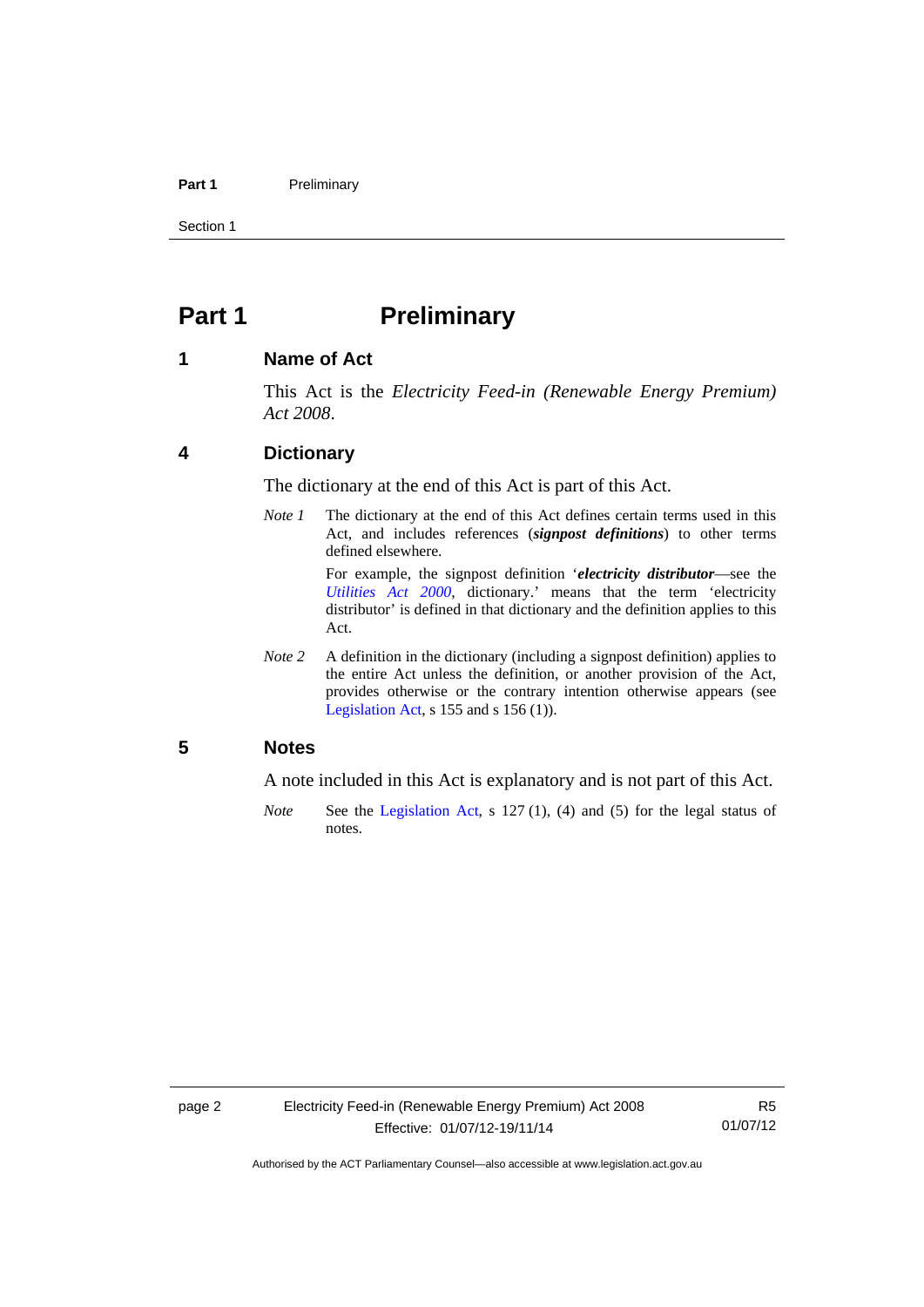### <span id="page-6-0"></span>**Part 1A Objects and important concepts**

#### <span id="page-6-1"></span>**5A Objects of Act**

The objects of this Act are to—

- (a) promote the generation of electricity from renewable energy sources; and
- (b) reduce the ACT's contribution to human-induced climate change; and
- (c) diversify the ACT energy supply; and
- (d) reduce the ACT's vulnerability to long-term price volatility in relation to fossil fuels.

#### <span id="page-6-2"></span>**5B Meaning of** *renewable energy generator* **and** *renewable energy source*

(1) In this Act:

*renewable energy generator* means an energy generator that generates electricity from a renewable energy source, and includes—

- (a) a micro renewable energy generator; and
- (b) a medium renewable energy generator.

*renewable energy source* means any of the following:

- (a) solar;
- (b) wind;
- (c) any other source determined by the Minister.
- (2) A determination is a disallowable instrument.
	- *Note* A disallowable instrument must be notified, and presented to the Legislative Assembly, under the [Legislation Act.](http://www.legislation.act.gov.au/a/2001-14)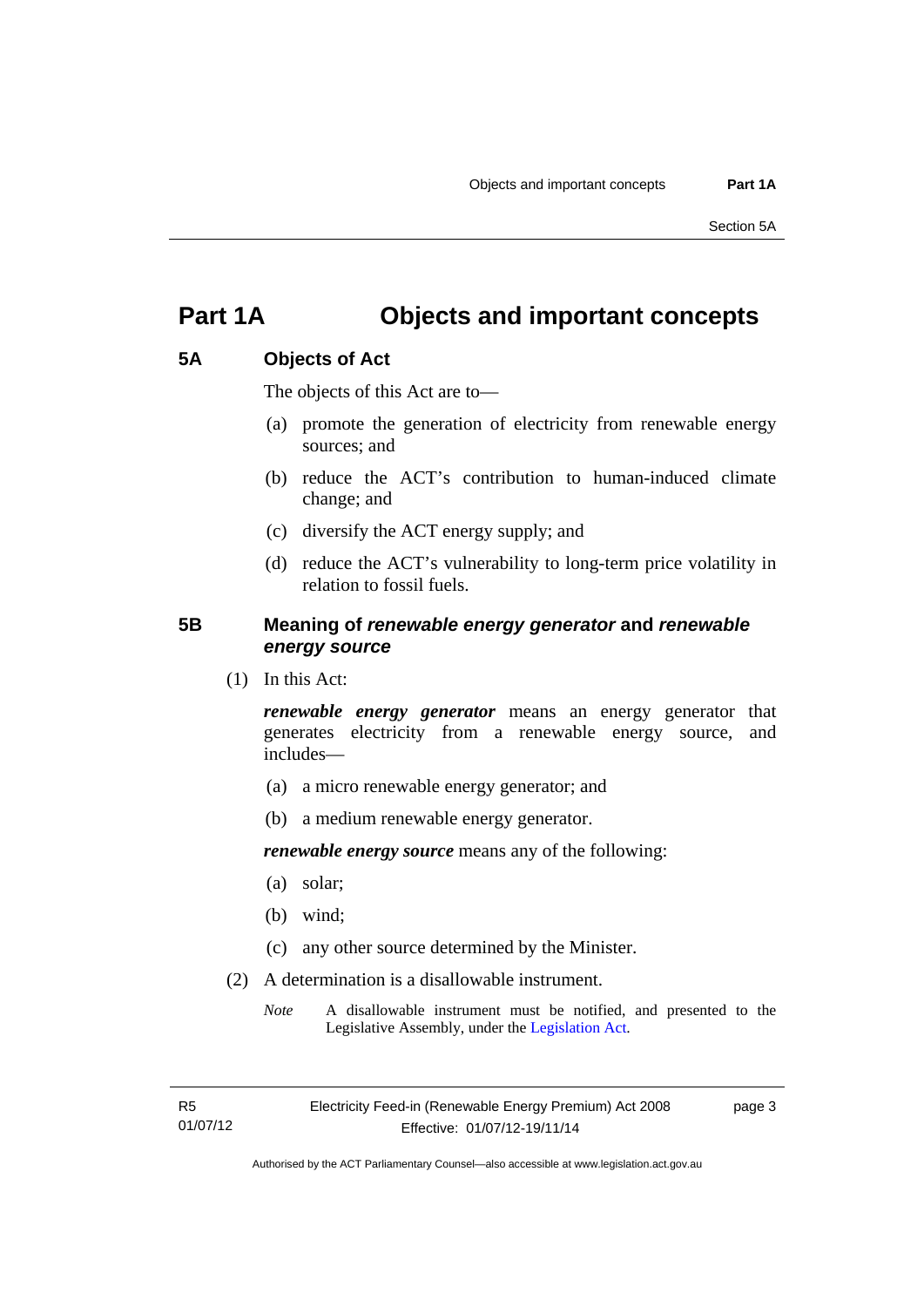Section 5C

#### <span id="page-7-0"></span>**5C Meaning of** *capacity*

#### (1) In this Act:

*capacity*, of a renewable energy generator, means—

- (a) if the generator is a solar photovoltaic generator—the rated power output of the panels of the generator; or
- (b) if the Minister determines a method for measuring the capacity of a generator under subsection (2)—the capacity measured by the determined method.
- (2) The Minister may determine the method for measuring the capacity of renewable energy generators.
	- *Note* Power to make a statutory instrument (including a regulation) includes power to make different provision for different categories (see [Legislation Act,](http://www.legislation.act.gov.au/a/2001-14) s 48).
- (3) A determination is a disallowable instrument.
	- *Note* A disallowable instrument must be notified, and presented to the Legislative Assembly, under the [Legislation Act.](http://www.legislation.act.gov.au/a/2001-14)

### <span id="page-7-1"></span>**5D Meaning of** *medium renewable energy generator* **and**  *micro renewable energy generator*

In this Act:

*medium renewable energy generator* means a renewable energy generator that has a total capacity more than 30kW but not more than 200kW.

*micro renewable energy generator* means a renewable energy generator that has a total capacity not more than 30kW.

R5 01/07/12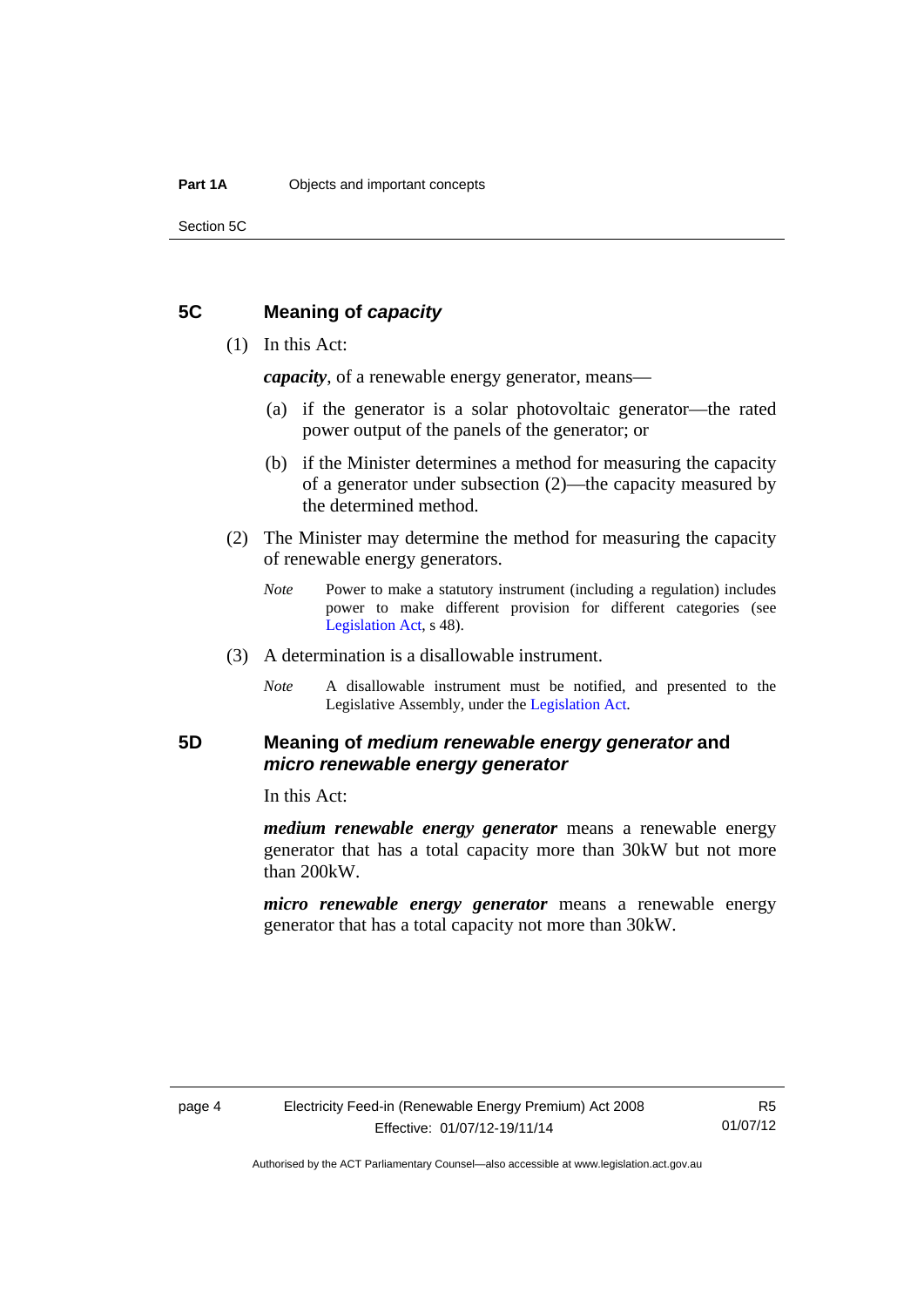#### <span id="page-8-0"></span>**5E Meaning of** *compliant*

- (1) For this Act, a renewable energy generator is *compliant* if—
	- (a) the generator is installed on premises in the ACT; and
	- (b) when connected to the electricity distributor's network, it complies with the service and installation rules; and
	- (c) the total capacity of the generator, or the total capacity of all renewable energy generators installed on the premises, is not more than—
		- (i) 200kW; or
		- (ii) if the Minister determines another capacity under subsection (2)—the applicable determined capacity; and
	- (d) if the generator is a micro or medium renewable energy generator—the generator is connected to the electricity distributor's network before the total capacity of all micro and medium renewable energy generators connected to the network reaches—
		- (i) 30MW; or
		- (ii) if the Minister determines another capacity under subsection (3)—the determined capacity.
- (2) The Minister may determine a total capacity for the following:
	- (a) micro renewable energy generators installed on premises;
	- (b) medium renewable energy generators installed on premises;
	- (c) all renewable energy generators installed on premises.
- (3) The Minister may determine the total capacity for all micro and medium renewable energy generators connected to the electricity distributor's network.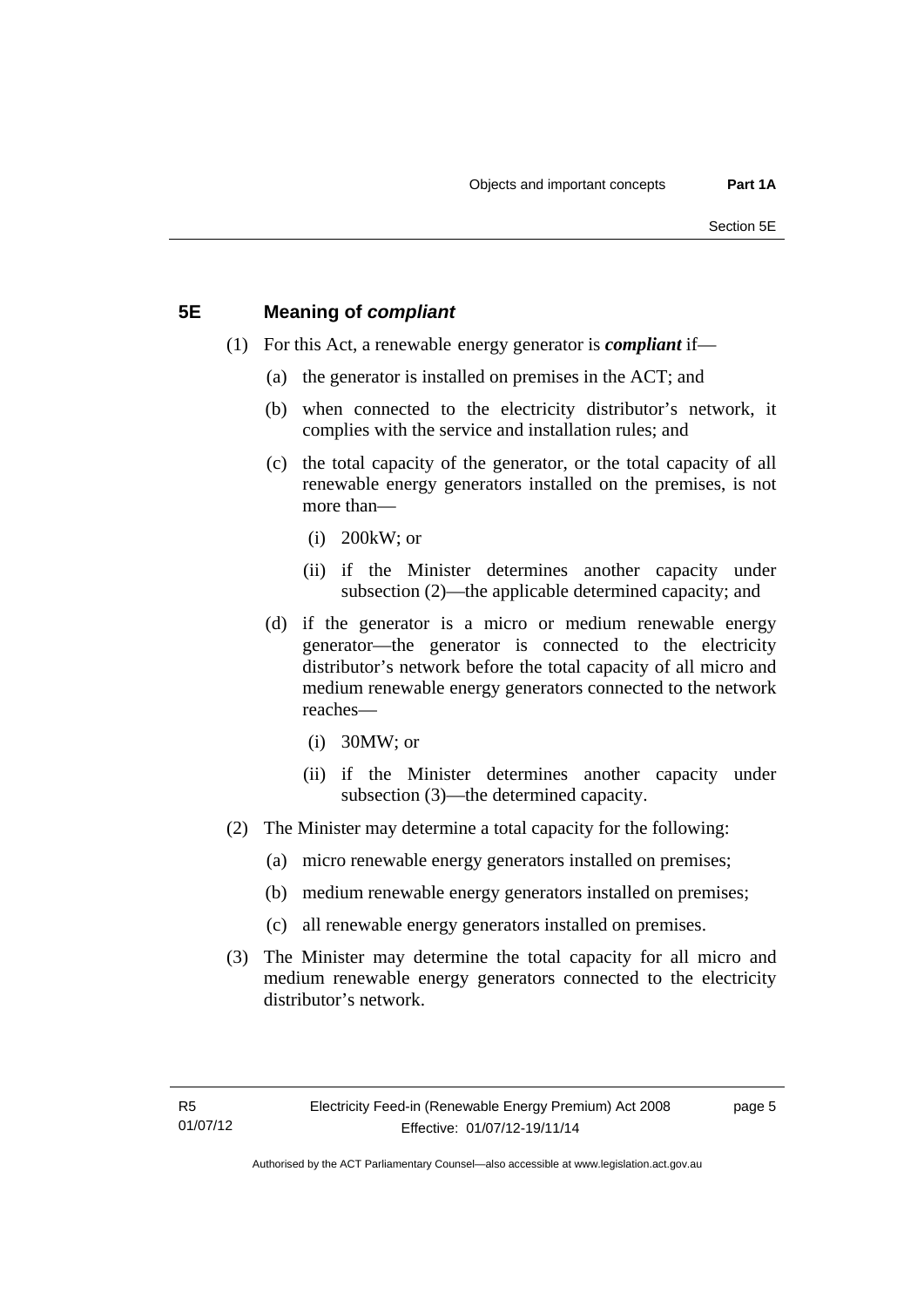Section 5F

- (4) A determination is a disallowable instrument.
	- *Note* A disallowable instrument must be notified, and presented to the Legislative Assembly, under the [Legislation Act.](http://www.legislation.act.gov.au/a/2001-14)
- (5) In this section:

*service and installation rules* means the service and installation rules for connection to the electricity distribution network, as in force from time to time, made under a technical code, as in force from time to time, made under the *[Utilities Act 2000](http://www.legislation.act.gov.au/a/2000-65)*.

*Note* Technical codes made under the *[Utilities Act 2000](http://www.legislation.act.gov.au/a/2000-65)* are accessible at [www.icrc.act.gov.au.](http://www.icrc.act.gov.au/) The service and installation rules are accessible at [www.actewagl.com.au](http://www.actewagl.com.au/).

#### <span id="page-9-0"></span>**5F Meaning of** *eligible entity*

(1) In this Act:

#### *eligible entity*—

- (a) means—
	- (i) if an incorporated association owns the premises on which a compliant renewable energy generator is installed—the incorporated association; or
	- (ii) if a cooperative owns the premises on which a compliant renewable energy generator is installed—the cooperative; or
	- (iii) if a person owns commercial or retail premises on which a compliant renewable energy generator is installed—the person; or
	- (iv) if a person (the *lessee*) leases premises, or a part of premises, to install or operate a compliant renewable energy generator—the lessee; or
	- (v) in any other case—the occupier of premises on which a compliant renewable energy generator is installed; but

R5 01/07/12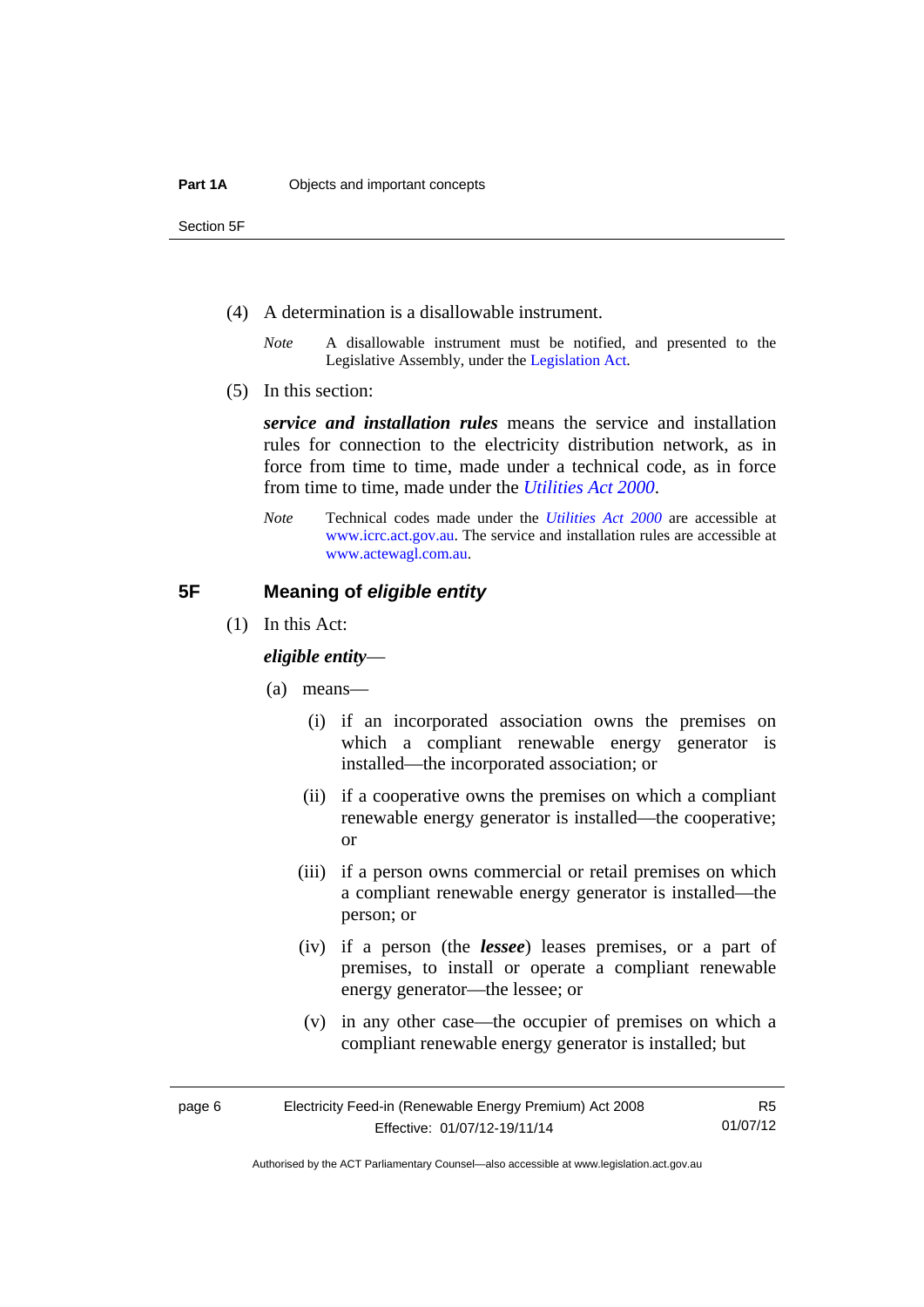- (b) does not include—
	- (i) a territory agency; or
	- (ii) a territory-owned corporation; or
	- (iii) the Commonwealth or a Commonwealth authority; or
	- (iv) an entity determined by the Minister.
- (2) A determination is a disallowable instrument.
	- *Note* A disallowable instrument must be notified, and presented to the Legislative Assembly, under the [Legislation Act.](http://www.legislation.act.gov.au/a/2001-14)
- (3) In this section:

*commercial premises*—see the *[Leases \(Commercial and Retail\)](http://www.legislation.act.gov.au/a/2001-18)  [Act 2001](http://www.legislation.act.gov.au/a/2001-18)*, section 7 (1).

*Commonwealth authority* means any of the following (other than an educational institution):

- (a) a corporation established for a public purpose under a Commonwealth Act;
- (b) a company in which a controlling interest is held by any 1 of the following, or by 2 or more of the following together:
	- (i) the Commonwealth;
	- (ii) a corporation mentioned in paragraph (a);
	- (iii) an entity mentioned in subparagraph (i) or (ii).

*cooperative*—see the *[Cooperatives Act 2002](http://www.legislation.act.gov.au/a/2002-45)*, dictionary.

#### *educational institution* means—

- (a) a government school or school-related institution established under the *[Education Act 2004](http://www.legislation.act.gov.au/a/2004-17)*, section 20; or
- (b) a higher education provider; or
- (c) a university.

page 7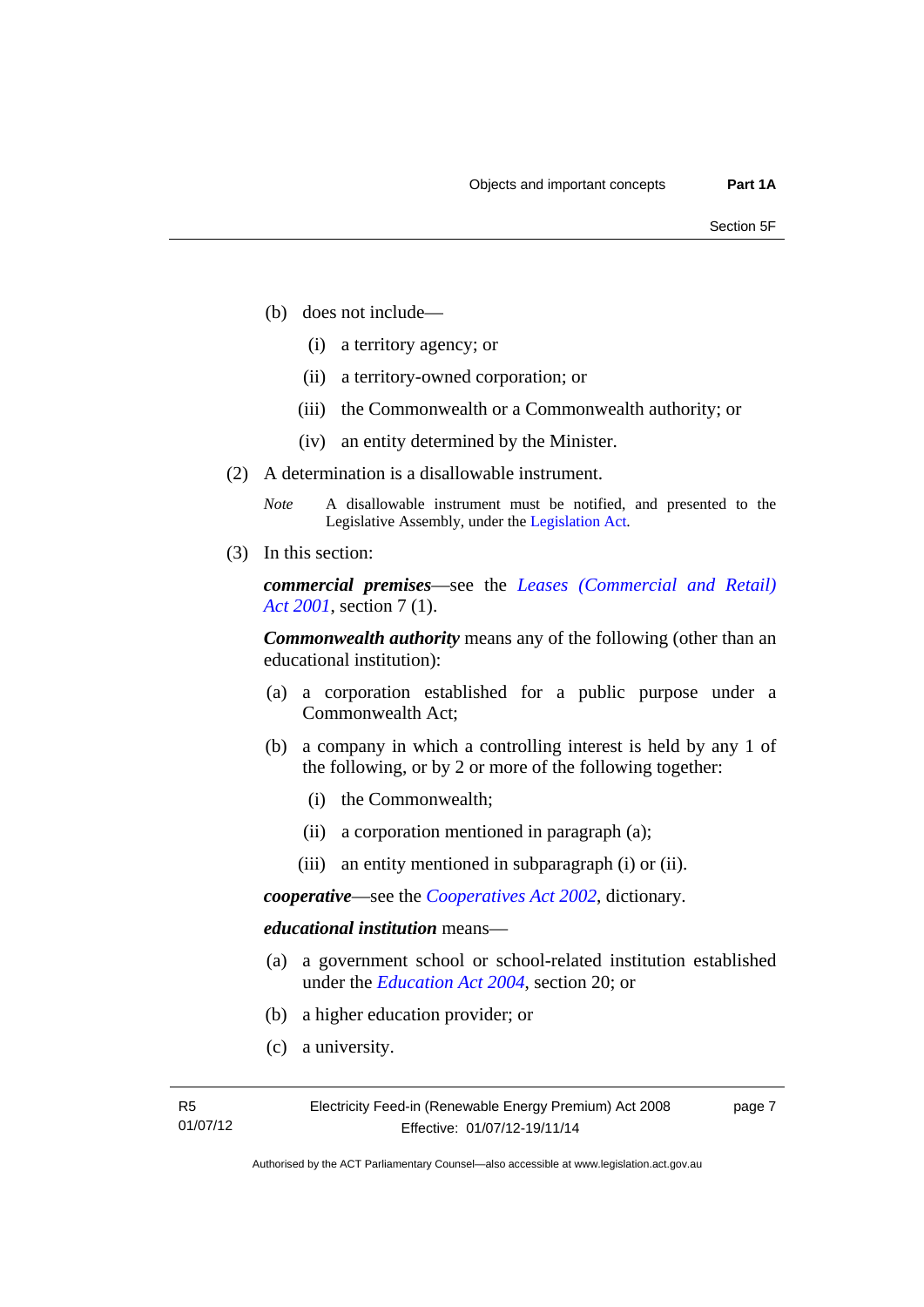Section 5F

*higher education provider*—see the *[Training and Tertiary](http://www.legislation.act.gov.au/a/2003-36)  [Education Act 2003](http://www.legislation.act.gov.au/a/2003-36)*, dictionary.

*incorporated association* means an association incorporated under the *[Associations Incorporation Act 1991](http://www.legislation.act.gov.au/a/1991-46)* or a law of another jurisdiction corresponding, or substantially corresponding, to that Act.

*occupier*, of premises, means the person to whom electricity for the premises is supplied by a NERL retailer.

*retail premises*—see the *[Leases \(Commercial and Retail\) Act 2001](http://www.legislation.act.gov.au/a/2001-18)*, section 7 (2).

*territory agency* means any of the following (other than an educational institution):

- (a) the Territory;
- (b) a territory instrumentality, and any other corporation established for a public purpose under a territory law;
- (c) a company in which a controlling interest is held by any 1 of the following, or by 2 or more of the following together:
	- (i) the Territory;
	- (ii) a Minister;
	- (iii) a corporation mentioned in paragraph (b);
	- (iv) an entity mentioned in subparagraphs (i) to (iii).

R5 01/07/12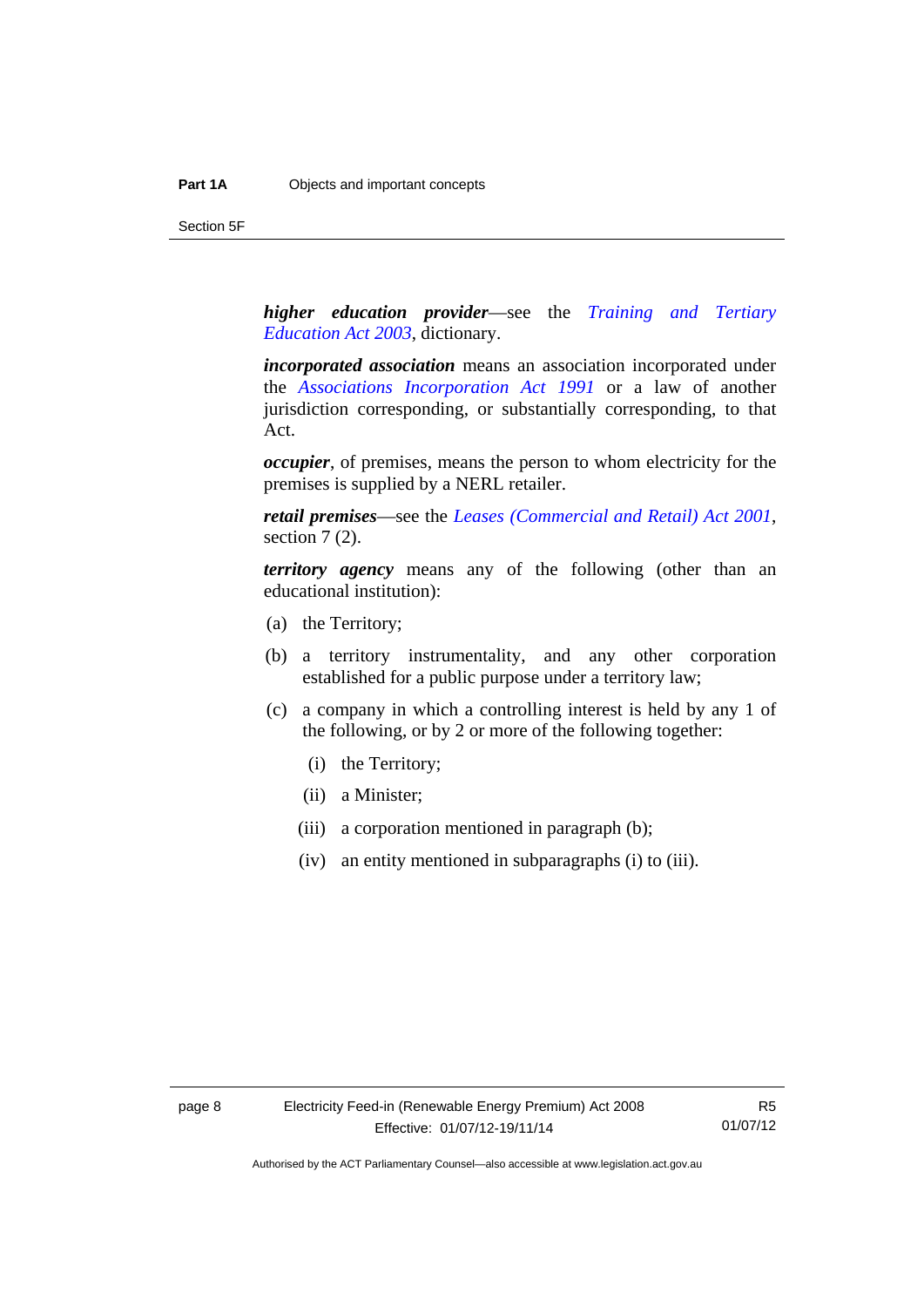### <span id="page-12-0"></span>**Part 2 Renewable energy—supply to electricity network**

### <span id="page-12-1"></span>**6 Feed-in from renewable energy generators to electricity network**

(1) This section applies to—

- (a) an electricity distributor licensed to distribute electricity through an electricity network; and
- (b) a NERL retailer authorised to supply electricity from the electricity network.
- (2) It is a condition of the electricity distributor's licence that the distributor must, on application by an eligible entity—
	- (a) connect a renewable energy generator to the distributor's network to enable electricity generated by the generator to be supplied to the network; and
	- (b) reimburse the NERL retailer that supplies electricity to the eligible entity's premises the difference between—
		- (i) the amount payable under subsection (3) for electricity generated by the generator to be supplied to the network; and
		- (ii) the normal cost of that electricity; and
	- (c) pass on to the eligible entity the additional metering costs in relation to electricity generated by the generator.
- (3) The NERL retailer must, on application by an eligible entity, pay the eligible entity, in accordance with section 8, for the total amount of electricity generated by the renewable energy generator on or after the day the application is made.

page 9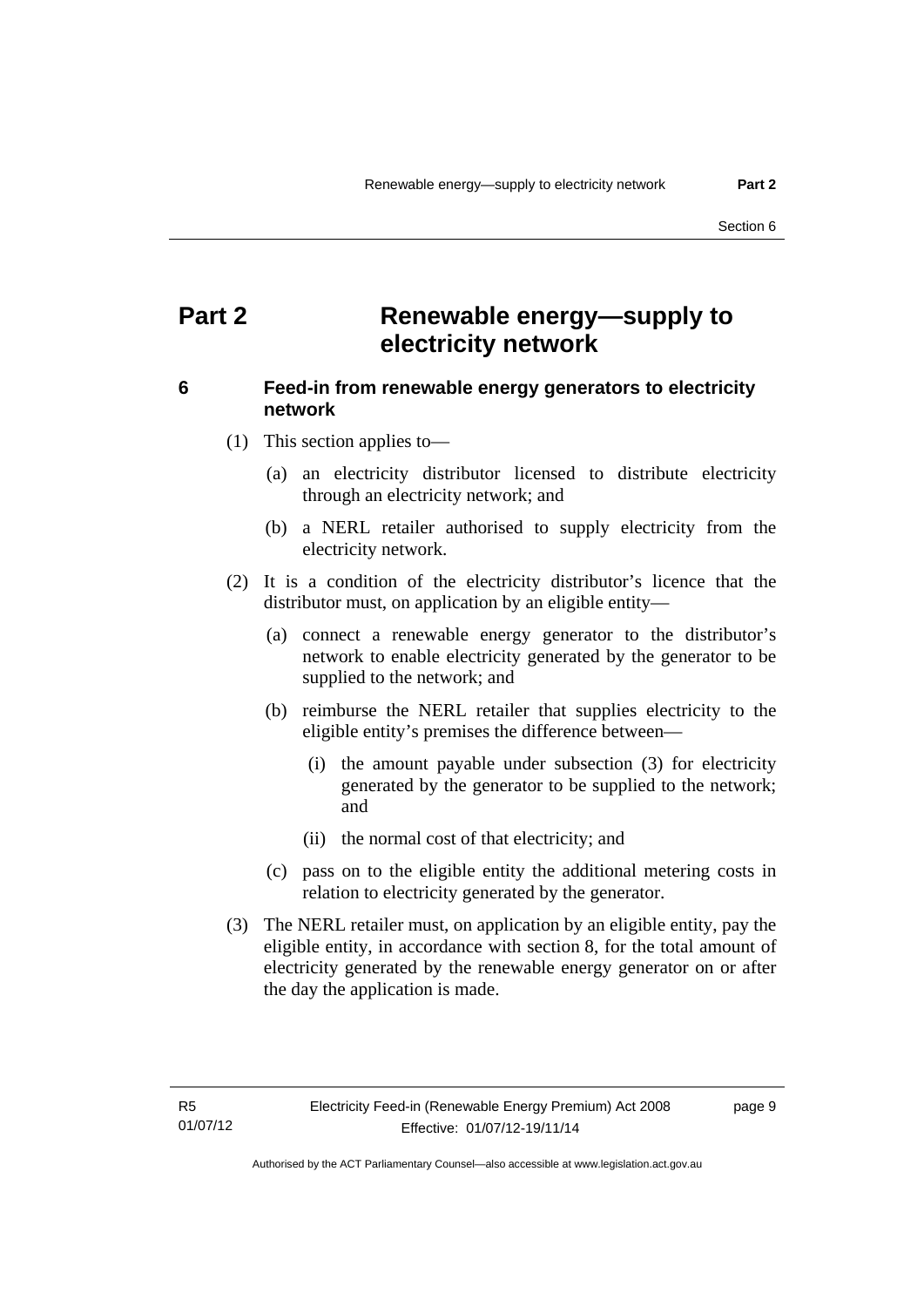Section 6A

#### <span id="page-13-0"></span>**6A What is the** *normal cost of electricity***?**

- (1) The Minister may determine an amount to be the *normal cost of electricity* in relation to a period.
- (2) A determination is a notifiable instrument.

*Note* A notifiable instrument must be notified under the [Legislation Act](http://www.legislation.act.gov.au/a/2001-14).

- (3) The Minister may make guidelines for a determination under this section.
- (4) A guideline is a disallowable instrument.
	- *Note* A disallowable instrument must be notified, and presented to the Legislative Assembly, under the [Legislation Act.](http://www.legislation.act.gov.au/a/2001-14)

#### <span id="page-13-1"></span>**7 Utility service**

The action required by a distributor under section  $6(2)$  is a utility service for the *[Utilities Act 2000](http://www.legislation.act.gov.au/a/2000-65)*.

*Note* The action required by a NERL retailer under s 6 (3) is a utility service for the *[Utilities Act 2000](http://www.legislation.act.gov.au/a/2000-65)*, pt 4 (Industry codes) (see that Act, s 75B).

#### <span id="page-13-2"></span>**8 Payment for electricity from renewable energy generators**

- (1) For section 6 (3), payment must be at the following rate:
	- (a) for electricity generated by a micro renewable energy generator—
		- (i) if an eligible entity entered into a contract for the installation of the generator before 1 June 2011—
			- (A) 100% of the premium rate; or
			- (B) if a lower percentage is determined under section 9 for this paragraph—that percentage of the premium rate; or

R5 01/07/12

Authorised by the ACT Parliamentary Counsel—also accessible at www.legislation.act.gov.au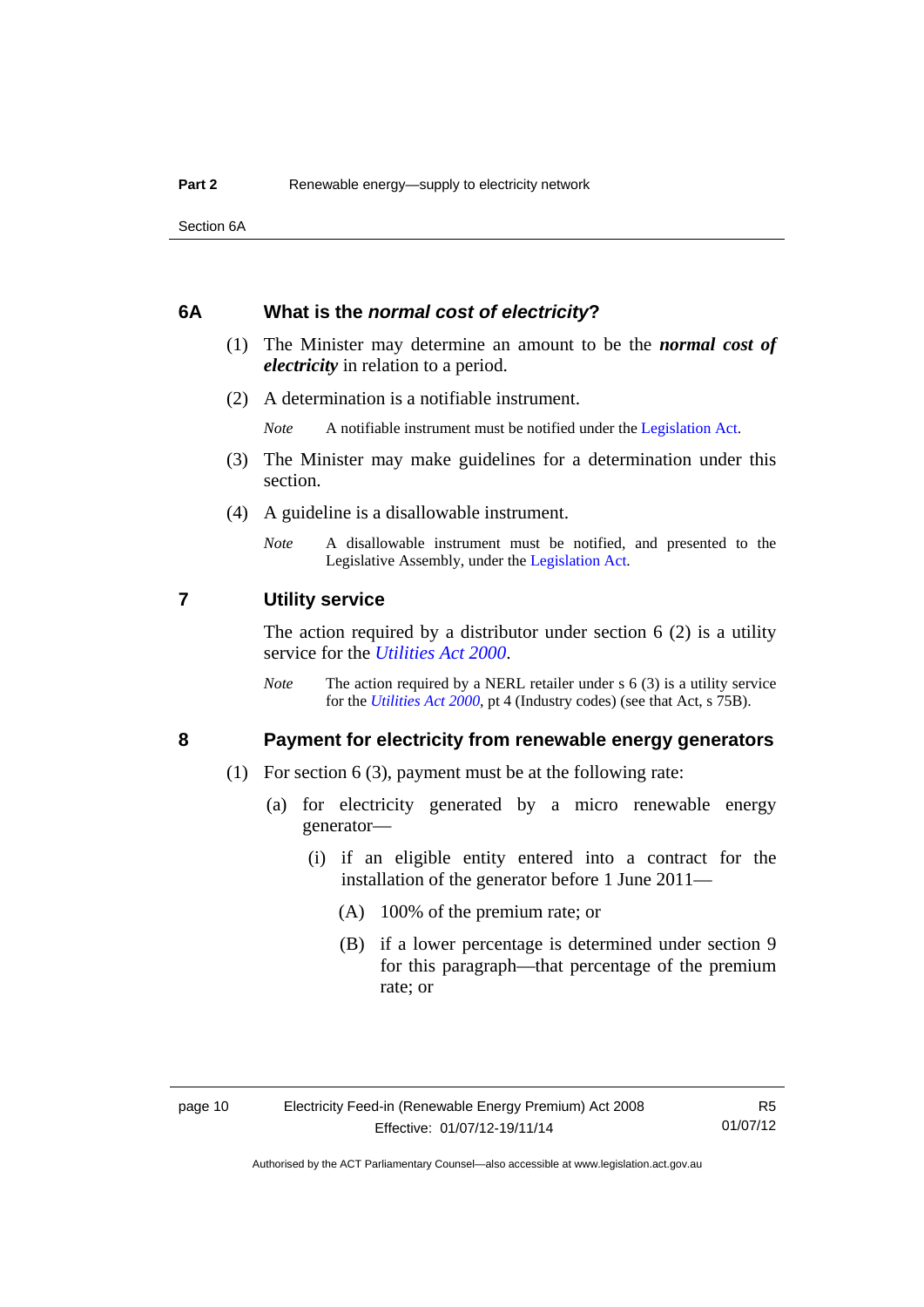- (ii) if an eligible entity entered into a contract for the installation of the generator on or after 1 June 2011—
	- (A) 66% of the premium rate; or
	- (B) if a lower percentage is determined under section 9 for this paragraph—that percentage of the premium rate;
- (b) for electricity generated by a medium renewable energy generator—
	- (i) if an eligible entity entered into a contract for the installation of the generator before the relevant date—
		- (A) 75% of the premium rate; or
		- (B) if a lower percentage is determined under section 9 for this paragraph—that percentage of the premium rate; or
	- (ii) if an eligible entity entered into a contract for the installation of the generator on or after the relevant date—
		- (A) 66% of the premium rate; or
		- (B) if a lower percentage is determined under section 9 for this paragraph—that percentage of the premium rate.
- (2) Payment must be made to the eligible entity quarterly in arrears for the total amount of electricity generated by the generator.
- (3) In this section:

*relevant date* means the day the *[Electricity Feed-in \(Renewable](http://www.legislation.act.gov.au/a/2011-25)  [Energy Premium\) Amendment Act 2011 \(No 2\)](http://www.legislation.act.gov.au/a/2011-25)* commenced.

page 11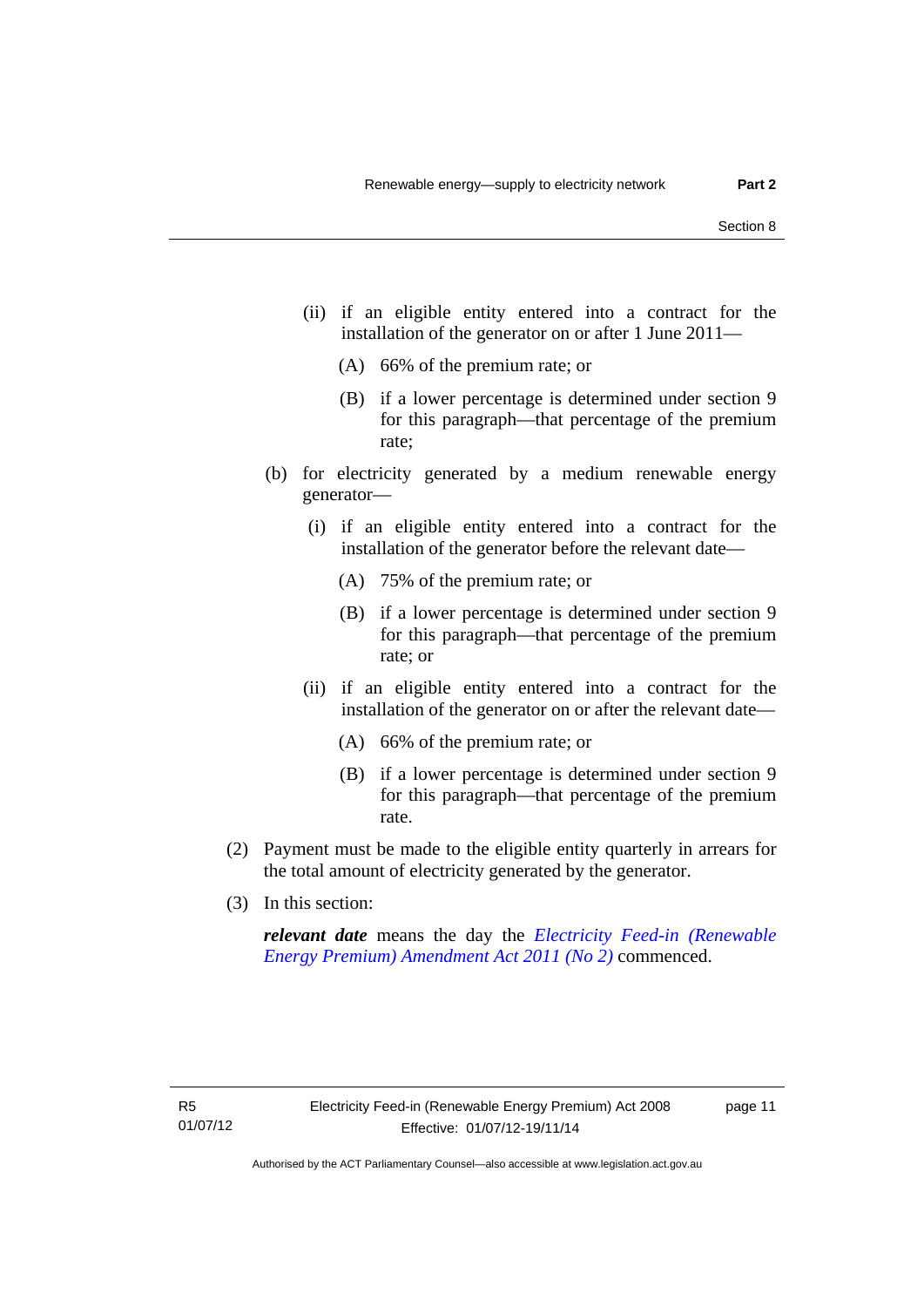Section 8A

#### <span id="page-15-0"></span>**8A Recovery of cost of renewable energy premium**

- (1) This section applies if a NERL retailer imposes a recovery of costs on electricity consumers to recover the cost of a renewable energy premium payable to an eligible entity under this Act.
- (2) The recovery of costs must be imposed on an electricity consumer in a way that is in proportion to the amount of electricity used by the consumer.

#### <span id="page-15-1"></span>**9 Determination of percentages**

- (1) The Minister may determine percentages for section 8 (Payment for electricity from renewable energy generators).
- (2) A determination is a disallowable instrument.
	- *Note* A disallowable instrument must be notified, and presented to the Legislative Assembly, under the [Legislation Act.](http://www.legislation.act.gov.au/a/2001-14)

R5 01/07/12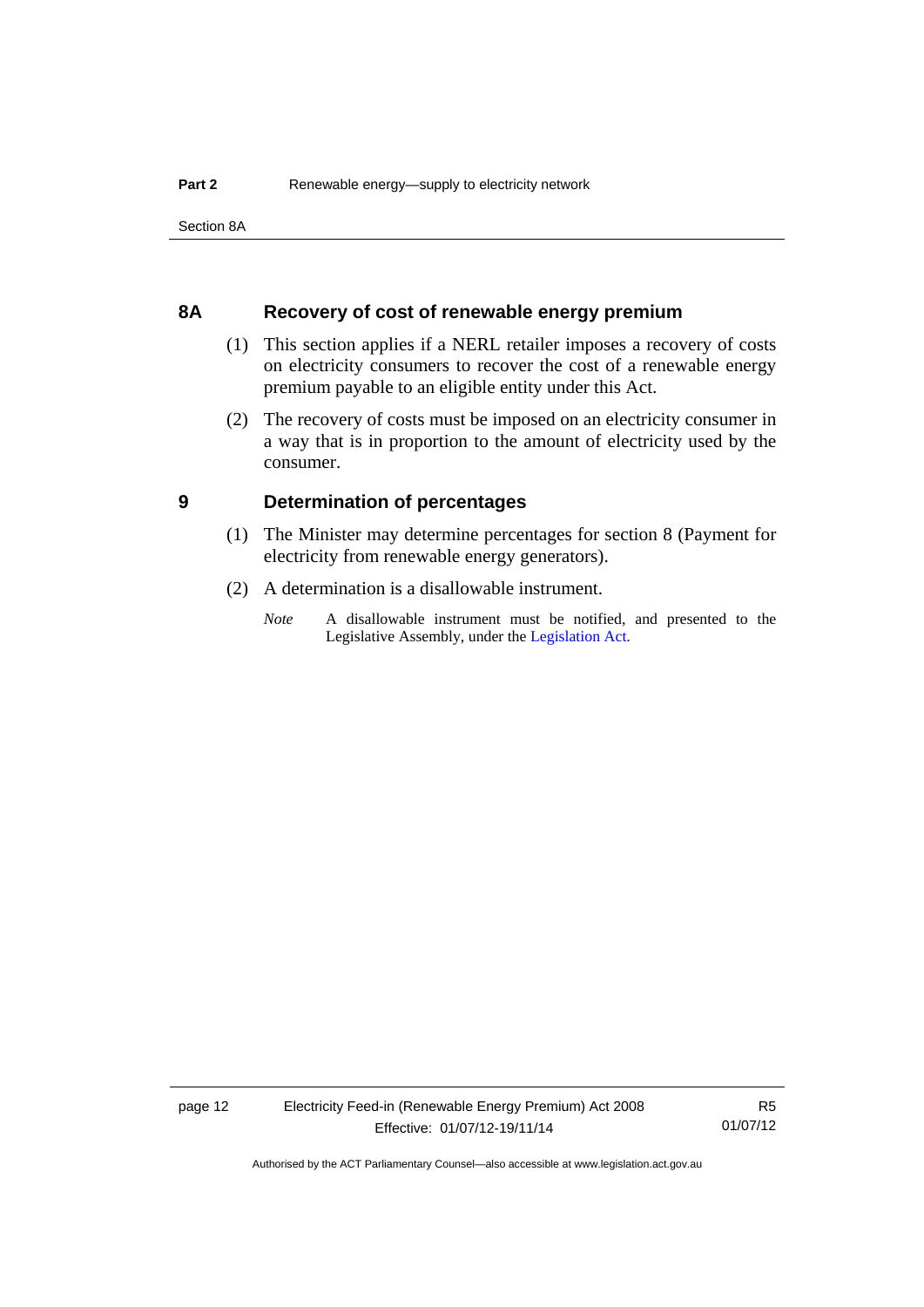### <span id="page-16-0"></span>**Part 3 Renewable energy premium determination of rate**

#### <span id="page-16-1"></span>**10 Determination of premium rate**

- (1) For each financial year, the Minister must, not later than 3 months before the financial year, determine the premium rate for amounts payable by a NERL retailer under section 6 (Feed-in from renewable energy generators to electricity network) during the year.
- (2) A determination is a disallowable instrument.
	- *Note* A disallowable instrument must be notified, and presented to the Legislative Assembly, under the [Legislation Act.](http://www.legislation.act.gov.au/a/2001-14)
- (3) In making a determination, the Minister—
	- (a) must seek the advice of the Independent Competition and Regulatory Commission to assist the Minister to determine the premium rate; and
	- (b) must give priority to the following:
		- (i) the desirability of costs under this Act impacting equitably on all electricity users;
		- (ii) the need to encourage the generation of electricity from renewable sources;
		- (iii) the need to reduce emissions from greenhouse gases;
		- (iv) the need to reduce the likely effects of climate change;
		- (v) the desirability of eligible entities being able to recoup investment on renewable energy generators within a reasonable time; and
	- (c) must have regard to the following:
		- (i) the amounts payable under this Act by an electricity distributor;

R5 01/07/12 page 13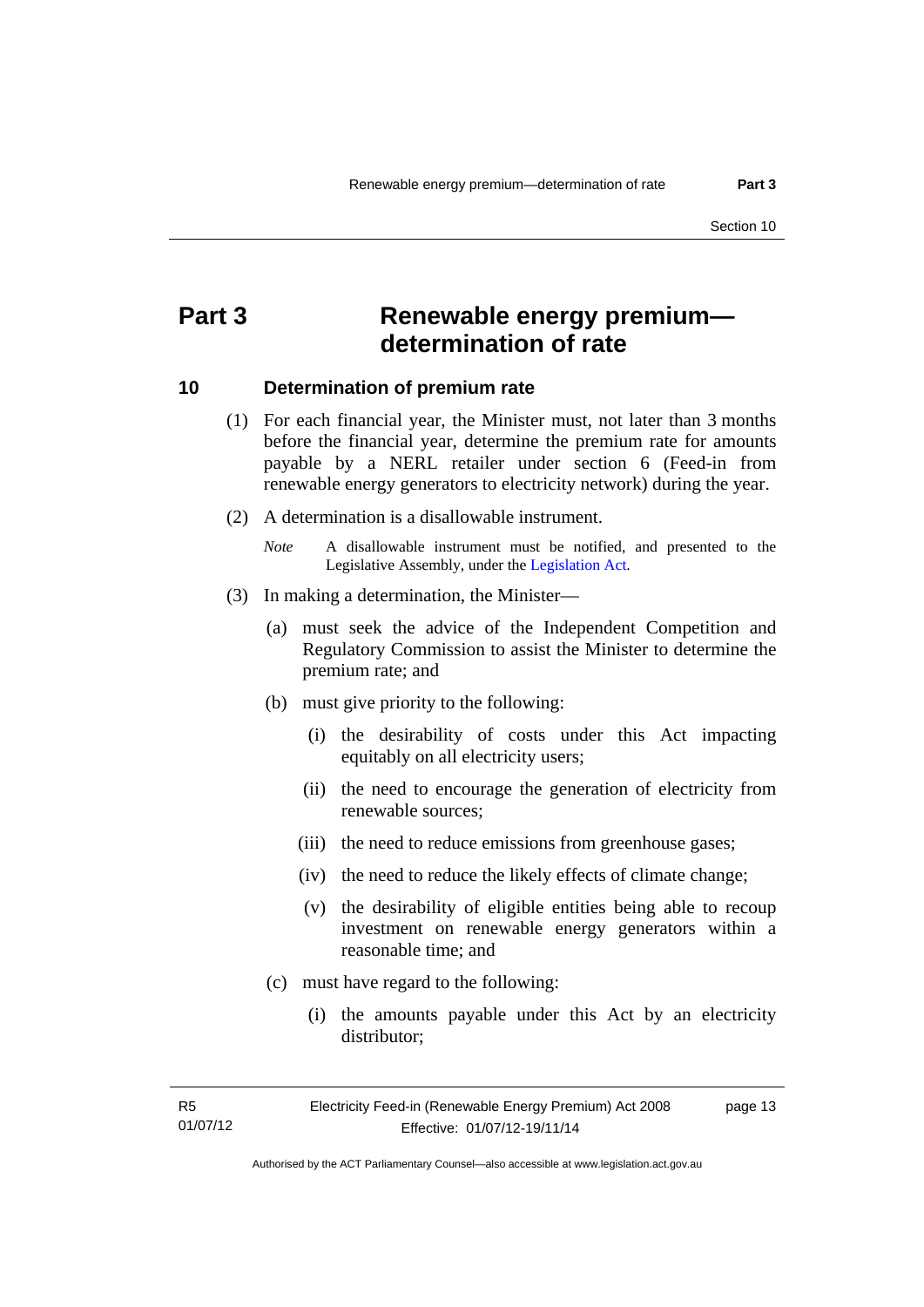- (ii) the amounts payable under this Act by a NERL retailer;
- (iii) any additional metering costs passed on to an eligible entity because of section 6 (2) (c);
- (iv) any advice received from the Independent Competition and Regulatory Commission in response to a request under paragraph (a);
- (v) anything else the Minister considers relevant.
- (4) If the Minister receives any advice requested under subsection (3) (a), the Minister must—
	- (a) present a copy of the advice to the Legislative Assembly within 3 sitting days after receiving the advice; and
	- (b) give a copy of the advice to each member of the Legislative Assembly—
		- (i) at least 14 days before the Minister makes the determination; but
		- (ii) within 30 days after receiving the advice.

#### <span id="page-17-0"></span>**11 Premium rate—20 years**

- (1) The premium rate for the financial year in which a renewable energy generator is connected to a distributor's network applies, if the generator remains connected to the network, in relation to electricity generated by the generator during the 20 years after the date of the connection.
- (2) For subsection (1), a generator is taken to remain connected to the network—
	- (a) during any temporary interruption to the connection for repair or maintenance work or relocation of the connection or generator at the same premises; or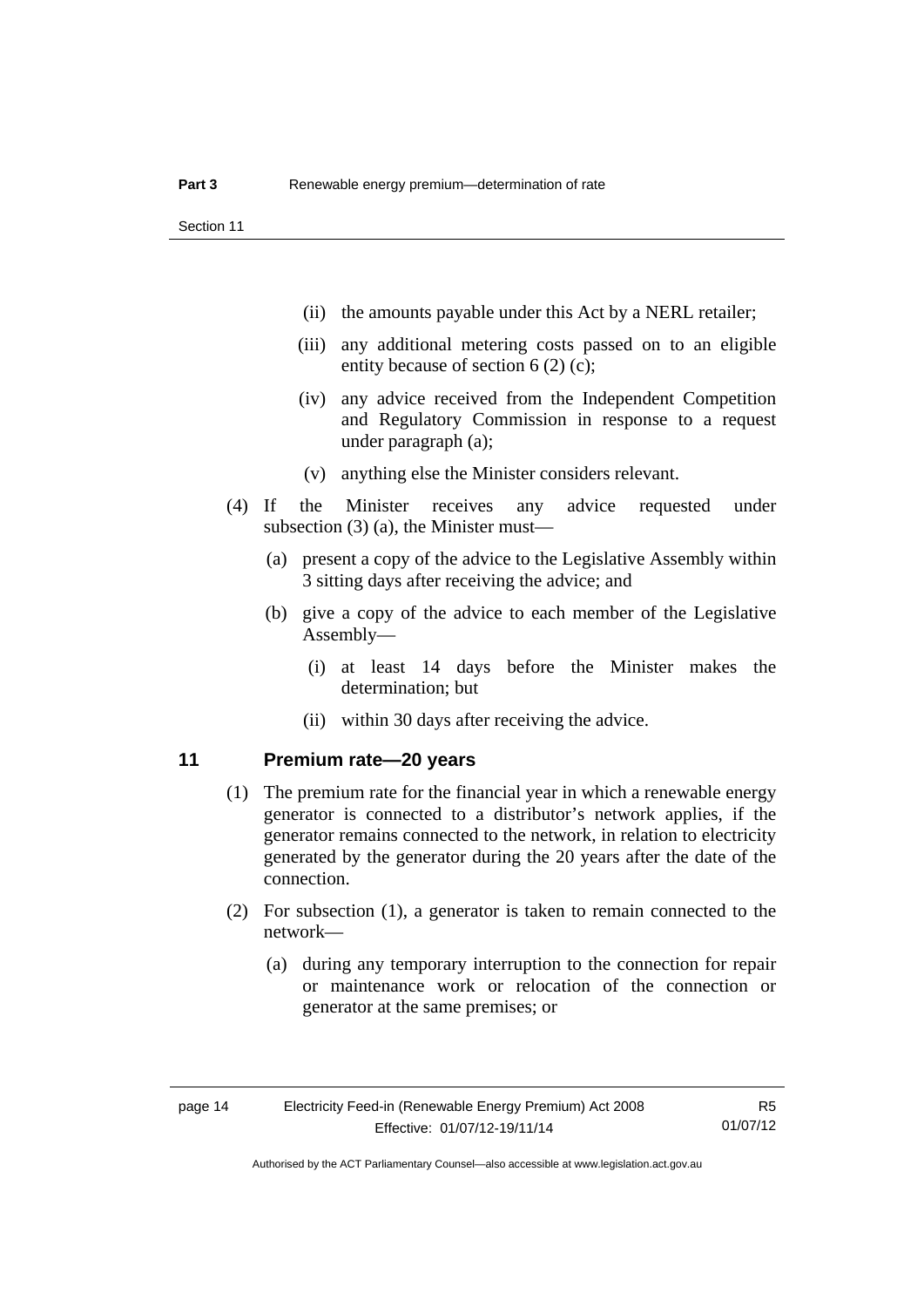- (b) if the generator is transferred with the premises to another person who is an eligible entity in relation to the premises; or
- (c) if the generator is transferred to other premises in relation to which the eligible entity is also an eligible entity.

R5 01/07/12 Electricity Feed-in (Renewable Energy Premium) Act 2008 Effective: 01/07/12-19/11/14

page 15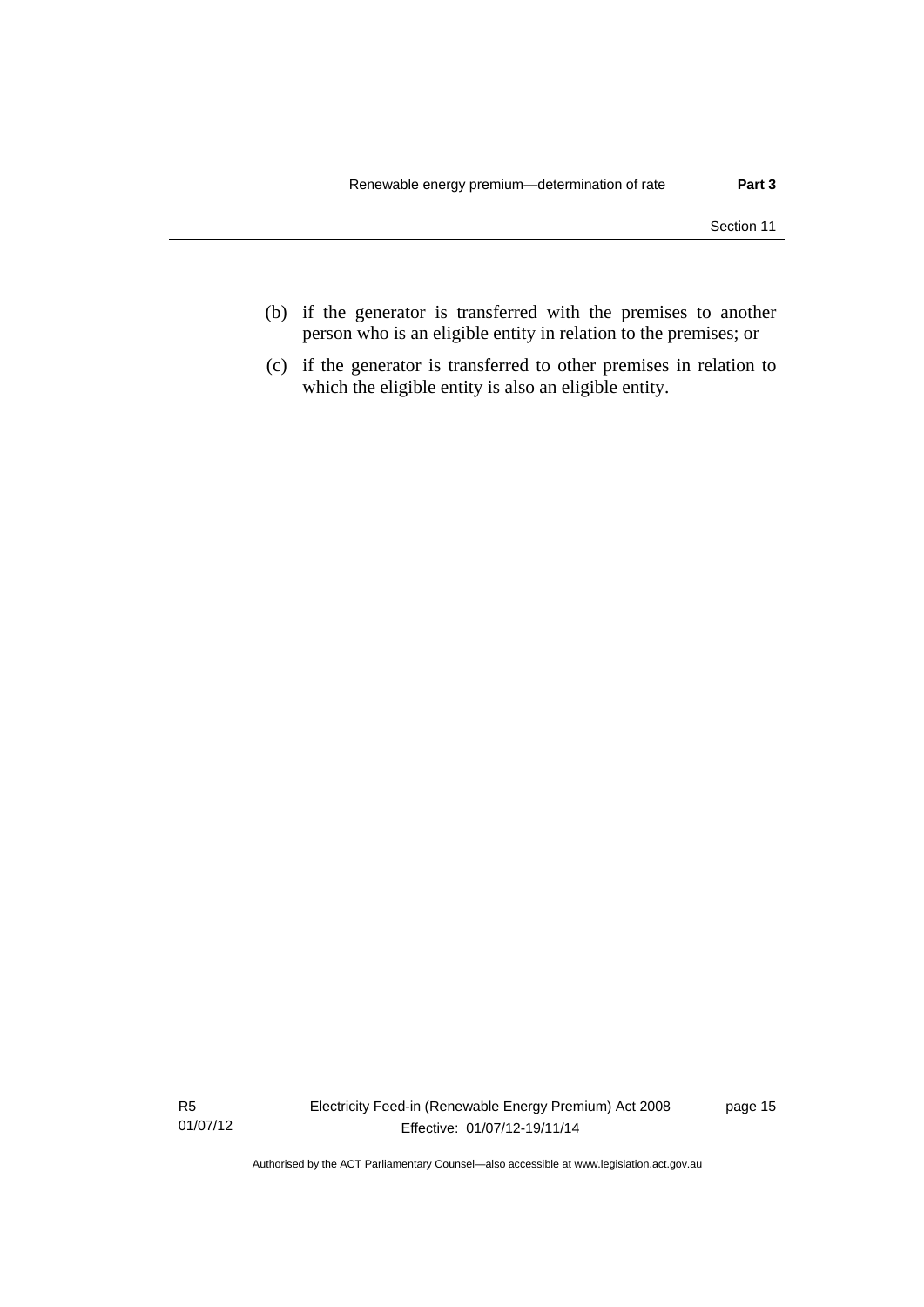#### Part 3A Reporting

Section 11A

### <span id="page-19-0"></span>**Part 3A Reporting**

#### <span id="page-19-1"></span>**11A Report by Minister**

The Minister must, within 2 weeks after the end of each month, publish on an appropriate government website a report setting out the following:

- (a) the number of applications for the connection of renewable energy generators to an electricity distributor's network received by the distributor during the month;
- (b) the number of renewable energy generators connected to an electricity distributor's network by the distributor during the month;
- (c) the total number of renewable energy generators connected to an electricity distributor's network;
- (d) the total capacity of all micro and medium renewable energy generators connected to an electricity distributor's network.

#### <span id="page-19-2"></span>**11B Electricity distributors to give information to Minister**

An electricity distributor must give the Minister the information the Minister requires to prepare the report mentioned in section 11A.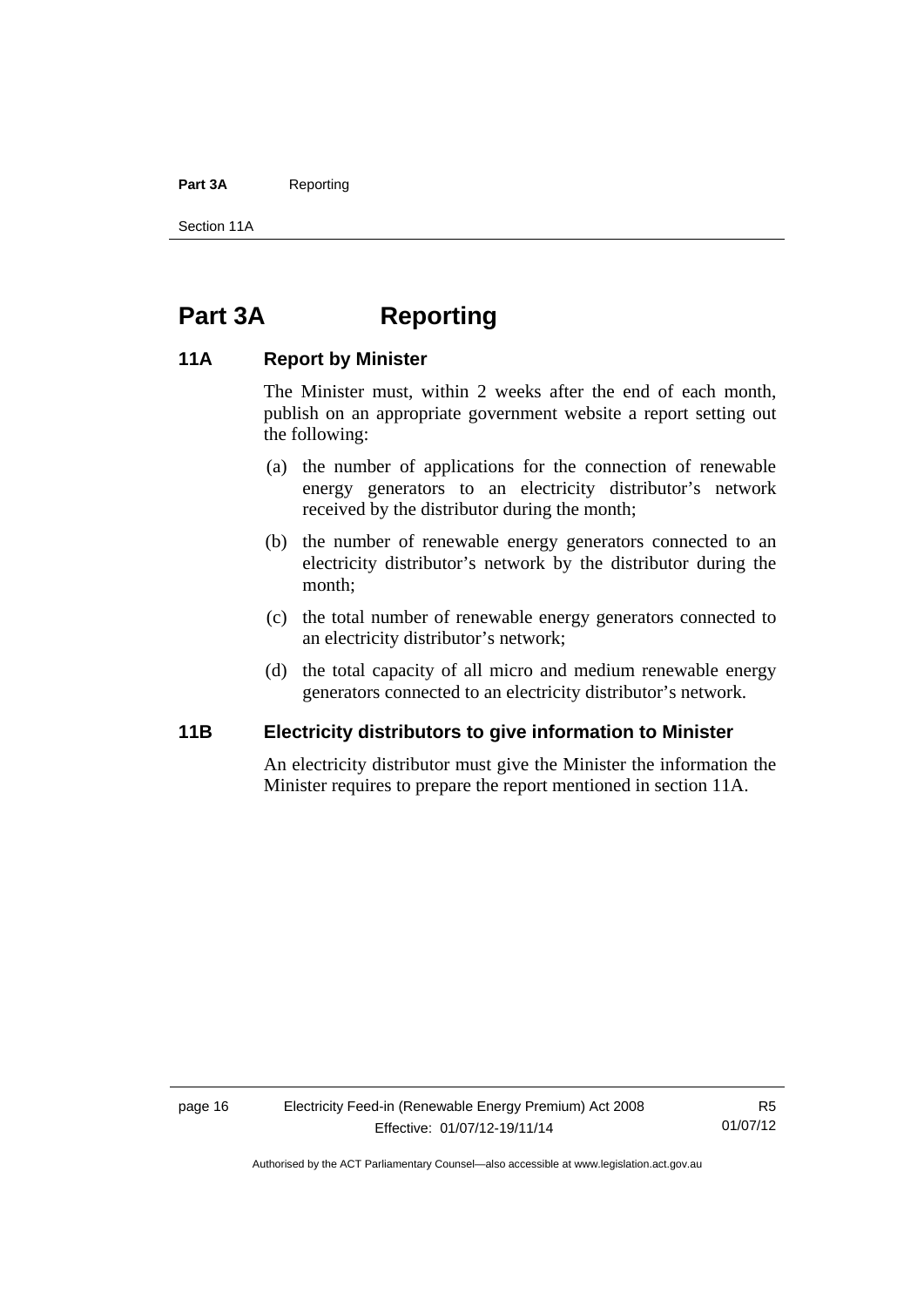### <span id="page-20-0"></span>**Part 4 Miscellaneous**

#### <span id="page-20-1"></span>**12 Regulation-making power**

- (1) The Executive may make regulations for this Act.
	- *Note* Regulations must be notified, and presented to the Legislative Assembly, under the [Legislation Act](http://www.legislation.act.gov.au/a/2001-14).
- (2) A regulation may make provision in relation to notices to be placed at premises where a renewable energy generator is located.
- (3) A regulation may create offences and fix maximum penalties of not more than 10 penalty units for the offences.

#### <span id="page-20-2"></span>**13 Review of operation of Act**

- (1) The Minister must review the operation of this Act at least once every 5 years (a *review period*) after the day this Act commences.
- (2) The review must include a consideration of the impact of costs under this Act on electricity users and, in particular, whether the impacts are equitable.
- (3) The Minister must present a copy of the report of the review for a review period to the Legislative Assembly not later than 6 months after the end of the review period.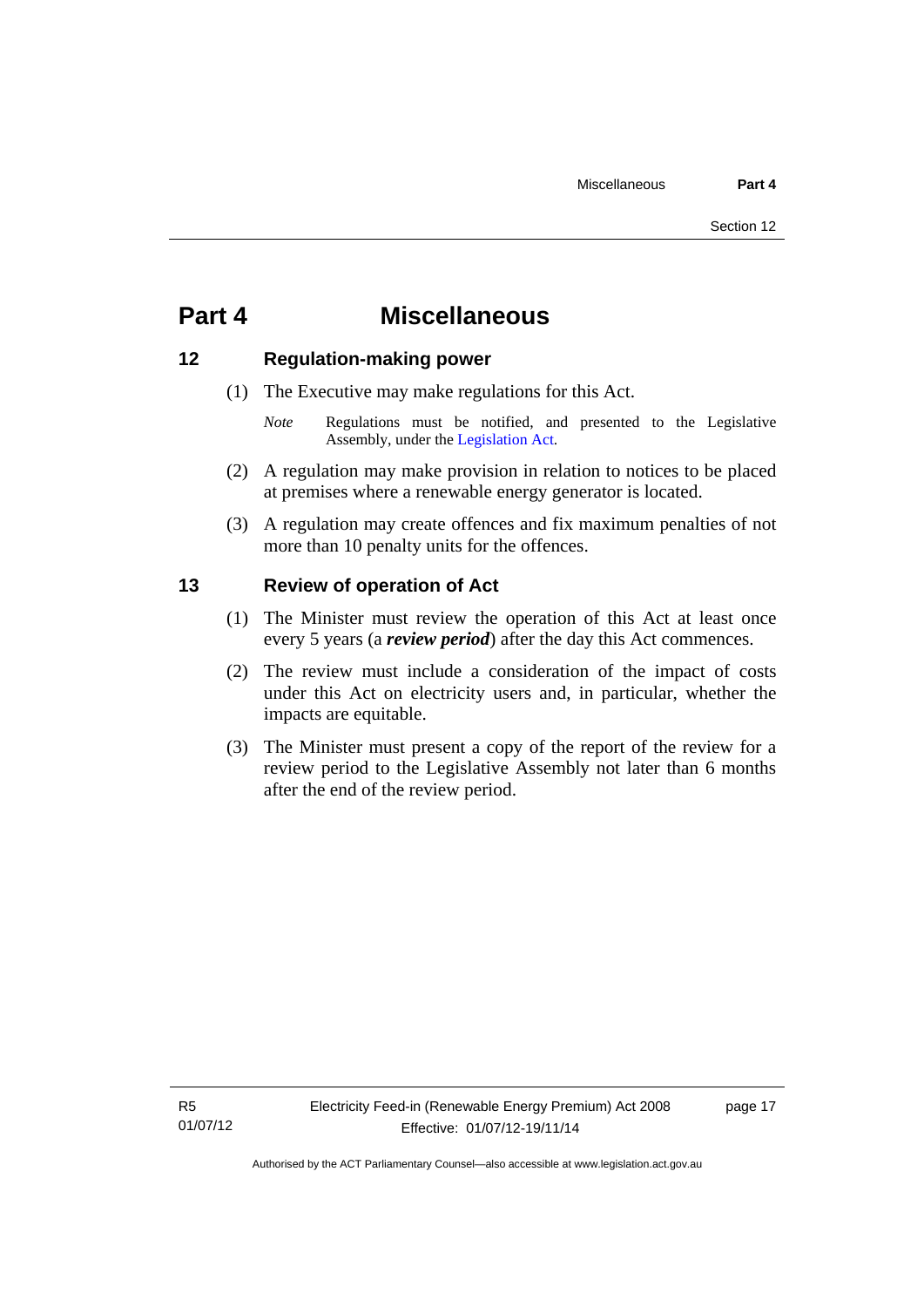## <span id="page-21-0"></span>**Dictionary**

(see  $s$  4)

*Note 1* The [Legislation Act](http://www.legislation.act.gov.au/a/2001-14) contains definitions and other provisions relevant to this Act.

*Note 2* For example, the [Legislation Act,](http://www.legislation.act.gov.au/a/2001-14) dict, pt 1, defines the following terms:

- disallowable instrument (see s 9)
	- Executive
	- Minister (see s 162)
	- National Electricity (ACT) Law
	- National Energy Retail Law (ACT)
	- quarter
	- regulation
	- under.

*additional metering costs*, in relation to electricity generated by a renewable energy generator connected to an electricity network, means metering costs associated with the electricity that are in addition to metering costs for which the distributor is responsible under the rules under the *[National Electricity \(ACT\) Law](http://www.legislation.act.gov.au/a/1997-79/default.asp)*.

*capacity*, of a renewable energy generator—see section 5C.

*compliant*—see section 5E.

*electricity distributor*—see the *[Utilities Act 2000](http://www.legislation.act.gov.au/a/2000-65)*, dictionary.

*electricity network*—see the *[Utilities Act 2000](http://www.legislation.act.gov.au/a/2000-65)*, section 7.

*eligible entity—*see section 5F (1).

*medium renewable energy generator*—see section 5D.

*micro renewable energy generator*—see section 5D.

*NERL retailer* means a person who holds a retailer authorisation under the *[National Energy Retail Law \(ACT\)](http://www.legislation.act.gov.au/a/2012-31/default.asp)*.

*normal cost of electricity*—see section 6A.

page 18 Electricity Feed-in (Renewable Energy Premium) Act 2008 Effective: 01/07/12-19/11/14

R5 01/07/12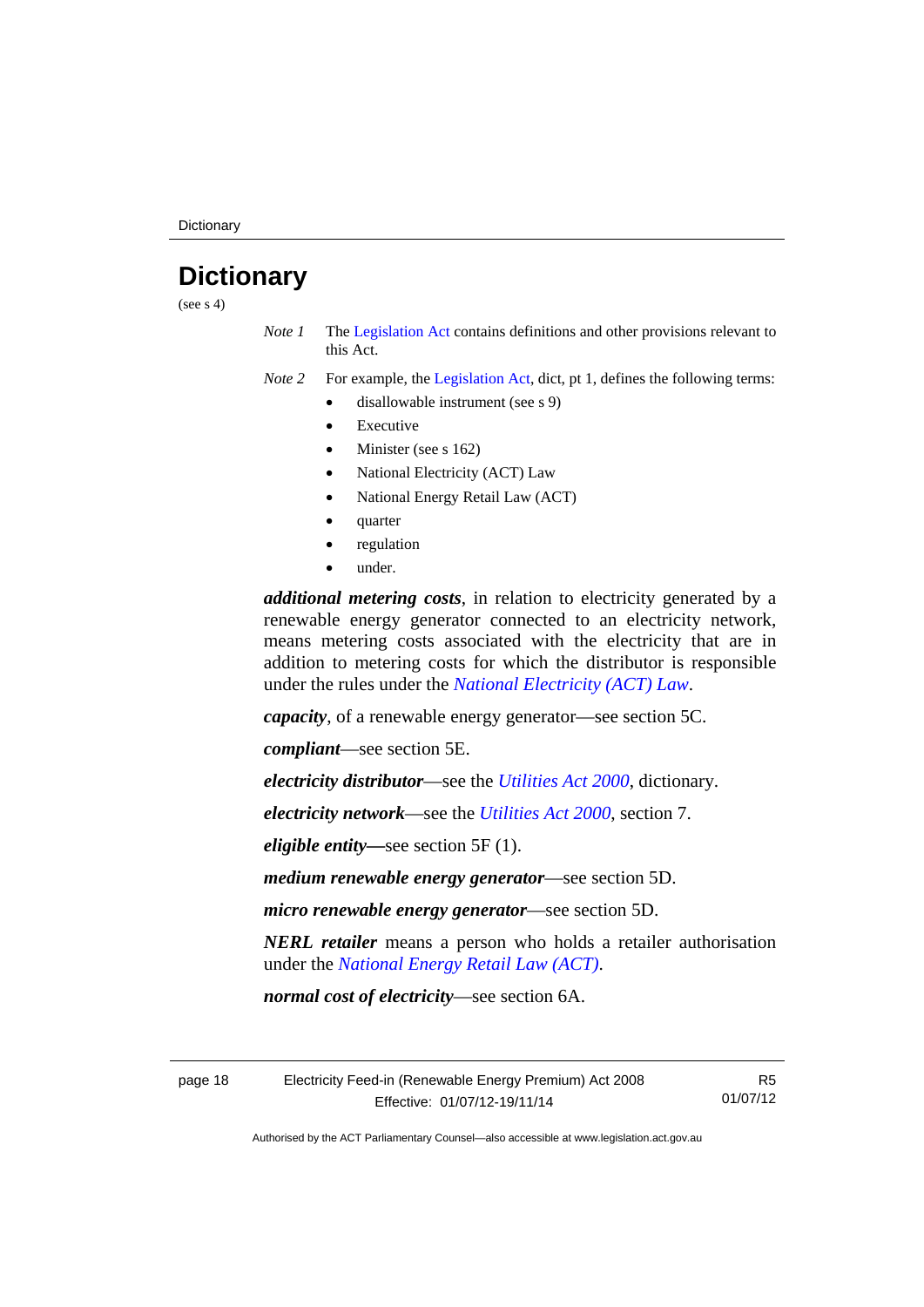*premium rate*, for electricity supplied from a renewable energy generator to an electricity distributor's network, means the premium rate determined under section 10 for the first financial year in which both—

- (a) the generator is connected to the network to enable electricity generated by the generator to be supplied to the network; and
- (b) the eligible entity for the generator makes the application for payment mentioned in section 6 (3).

*renewable energy generator*—see section 5B.

*renewable energy source*—see section 5B.

R5 01/07/12 page 19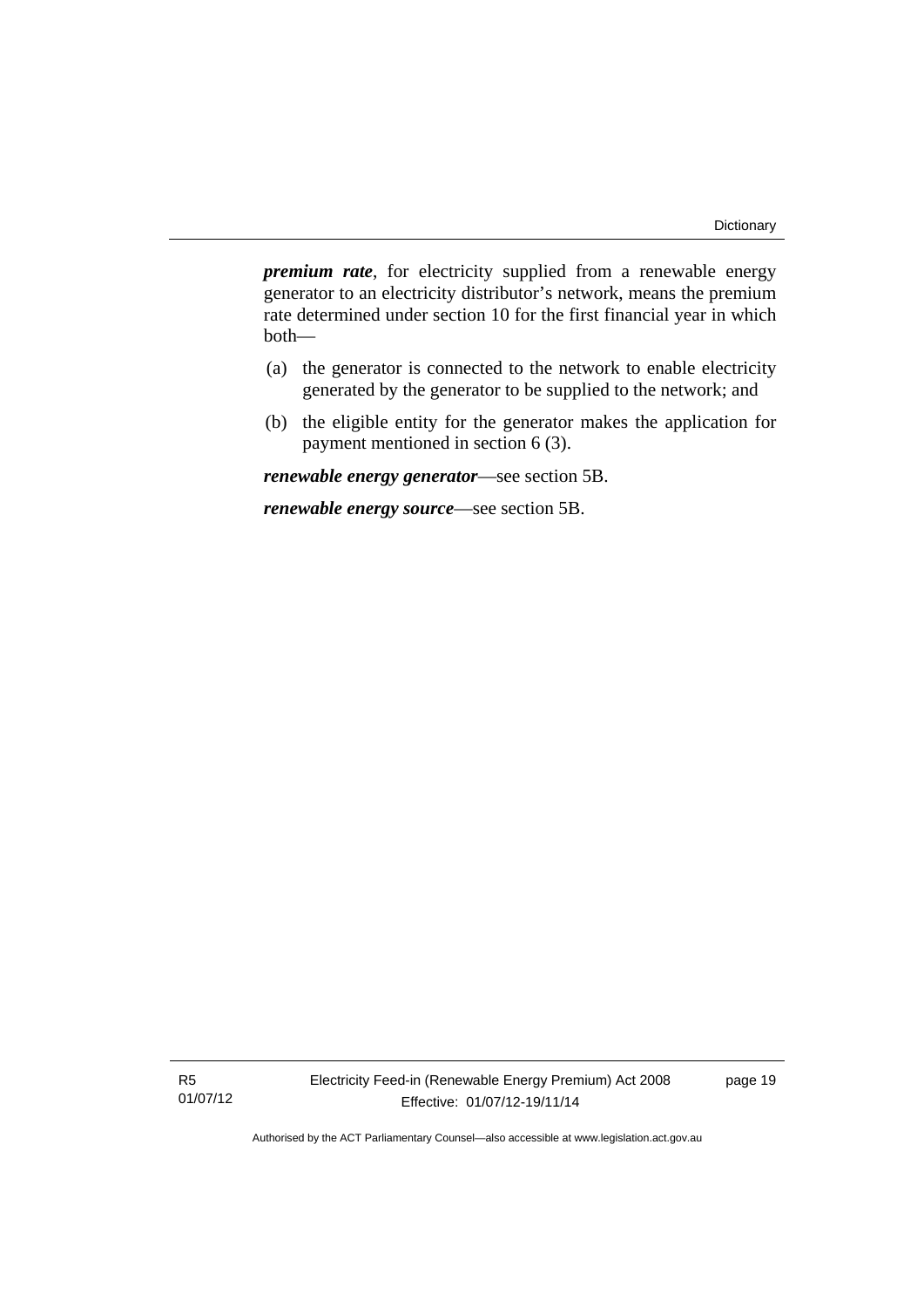1 About the endnotes

#### <span id="page-23-0"></span>**Endnotes**

#### **1 About the endnotes**

Amending and modifying laws are annotated in the legislation history and the amendment history. Current modifications are not included in the republished law but are set out in the endnotes.

Not all editorial amendments made under the *[Legislation Act 2001](http://www.legislation.act.gov.au/a/2001-14)*, part 11.3 are annotated in the amendment history. Full details of any amendments can be obtained from the Parliamentary Counsel's Office.

Uncommenced amending laws are not included in the republished law. The details of these laws are underlined in the legislation history. Uncommenced expiries are underlined in the legislation history and amendment history.

If all the provisions of the law have been renumbered, a table of renumbered provisions gives details of previous and current numbering.

The endnotes also include a table of earlier republications.

#### <span id="page-23-2"></span>**2 Abbreviation key**

page 20 Electricity Feed-in (Renewable Energy Premium) Act 2008 Effective: 01/07/12-19/11/14

R5 01/07/12

<span id="page-23-1"></span>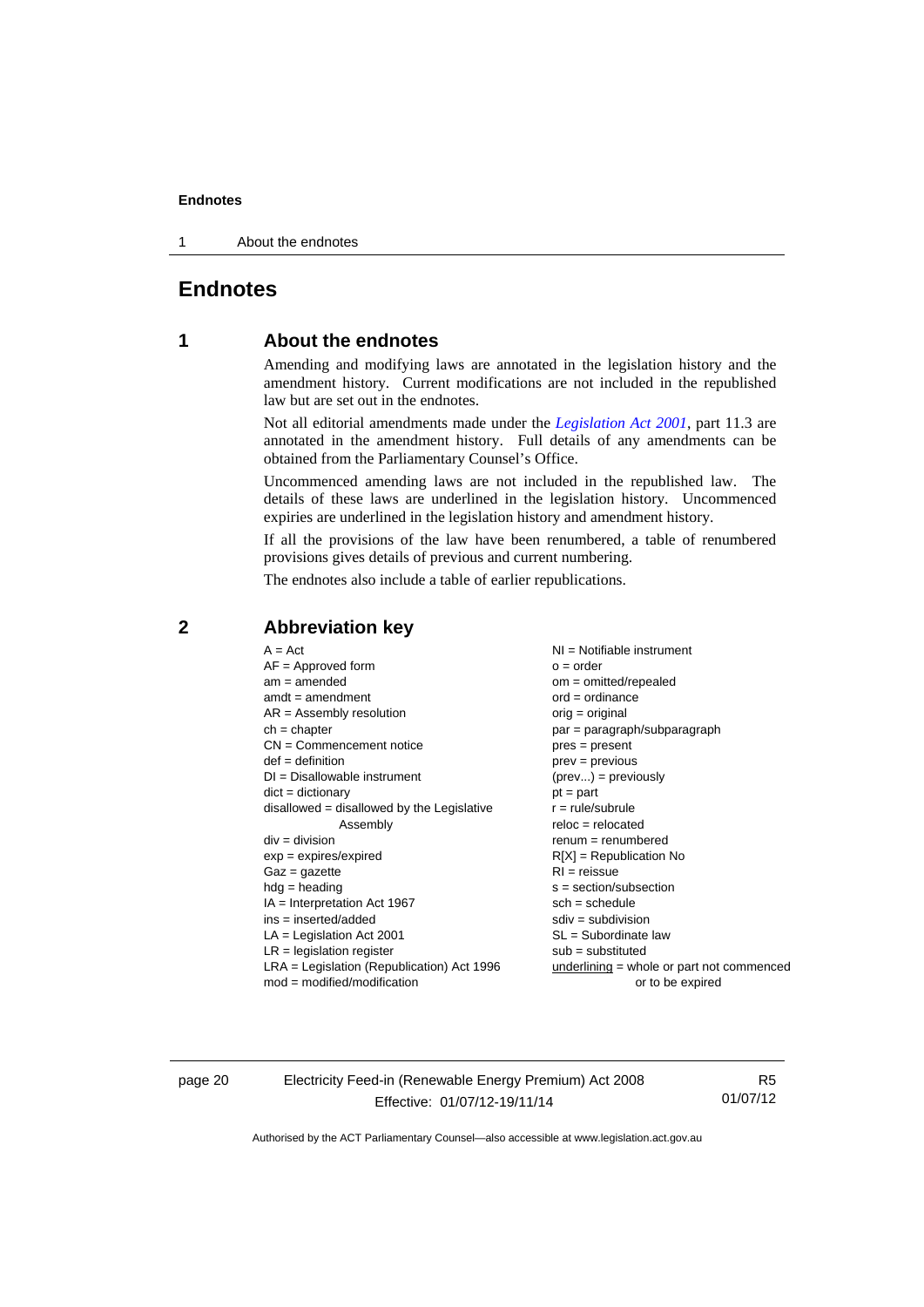#### <span id="page-24-0"></span>**3 Legislation history**

#### **Electricity Feed-in (Renewable Energy Premium) Act 2008 A2008-21**  notified LR 9 July 2008

s 1, s 2 commenced 9 July 2008 (LA s 75 (1))

remainder commenced 1 March 2009 (s 2 and [CN2009-5\)](http://www.legislation.act.gov.au/cn/2009-5/default.asp)

as amended by

#### **[Electricity Feed-in \(Renewable Energy Premium\) Amendment](http://www.legislation.act.gov.au/a/2009-8)  [Act 2009](http://www.legislation.act.gov.au/a/2009-8) A2009-8**

notified LR 2 March 2009

s 1, s 2 taken to have commenced 1 March 2009 (LA s 75 (2)) remainder taken to have commenced 1 March 2009 (s 2 and see A2008-21)

#### **[Electricity Feed-in \(Renewable Energy Premium\) Amendment](http://www.legislation.act.gov.au/a/2011-6)  [Act 2011](http://www.legislation.act.gov.au/a/2011-6) A2011-6**

notified LR 24 February 2011 s 1, s 2 commenced 24 February 2011 (LA s 75 (1)) remainder commenced 7 March 2011 (s 2 and [CN2011-3\)](http://www.legislation.act.gov.au/cn/2011-3/default.asp)

#### **[Electricity Feed-in \(Renewable Energy Premium\) Amendment](http://www.legislation.act.gov.au/a/2011-25)  [Act 2011 \(No 2\)](http://www.legislation.act.gov.au/a/2011-25) A2011-25**

notified LR 11 July 2011 s 1, s 2 commenced 11 July 2011 (LA s 75 (1)) remainder commenced 12 July 2011 (s 2)

#### **[Statute Law Amendment Act 2011 \(No 3\)](http://www.legislation.act.gov.au/a/2011-52) A2011-52 sch 3 pt 3.21**

notified LR 28 November 2011

s 1, s 2 commenced 28 November 2011 (LA s 75 (1)) sch 3 pt 3.21 commenced 12 December 2011 (s 2)

#### **[National Energy Retail Law \(Consequential Amendments\) Act 2012](http://www.legislation.act.gov.au/a/2012-32) A2012-32 pt 3**

notified LR 14 June 2012 s 1, s 2 commenced 14 June 2012 (LA s 75 (1)) pt 3 commenced 1 July 2012 (s 2 (1) and see [National Energy Retail](http://www.legislation.act.gov.au/a/2012-31)  [Law \(ACT\) Act 2012](http://www.legislation.act.gov.au/a/2012-31) A2012-31, s 2 (1) and [CN2012-12\)](http://www.legislation.act.gov.au/cn/2012-12/default.asp)

R5 01/07/12 Electricity Feed-in (Renewable Energy Premium) Act 2008 Effective: 01/07/12-19/11/14

page 21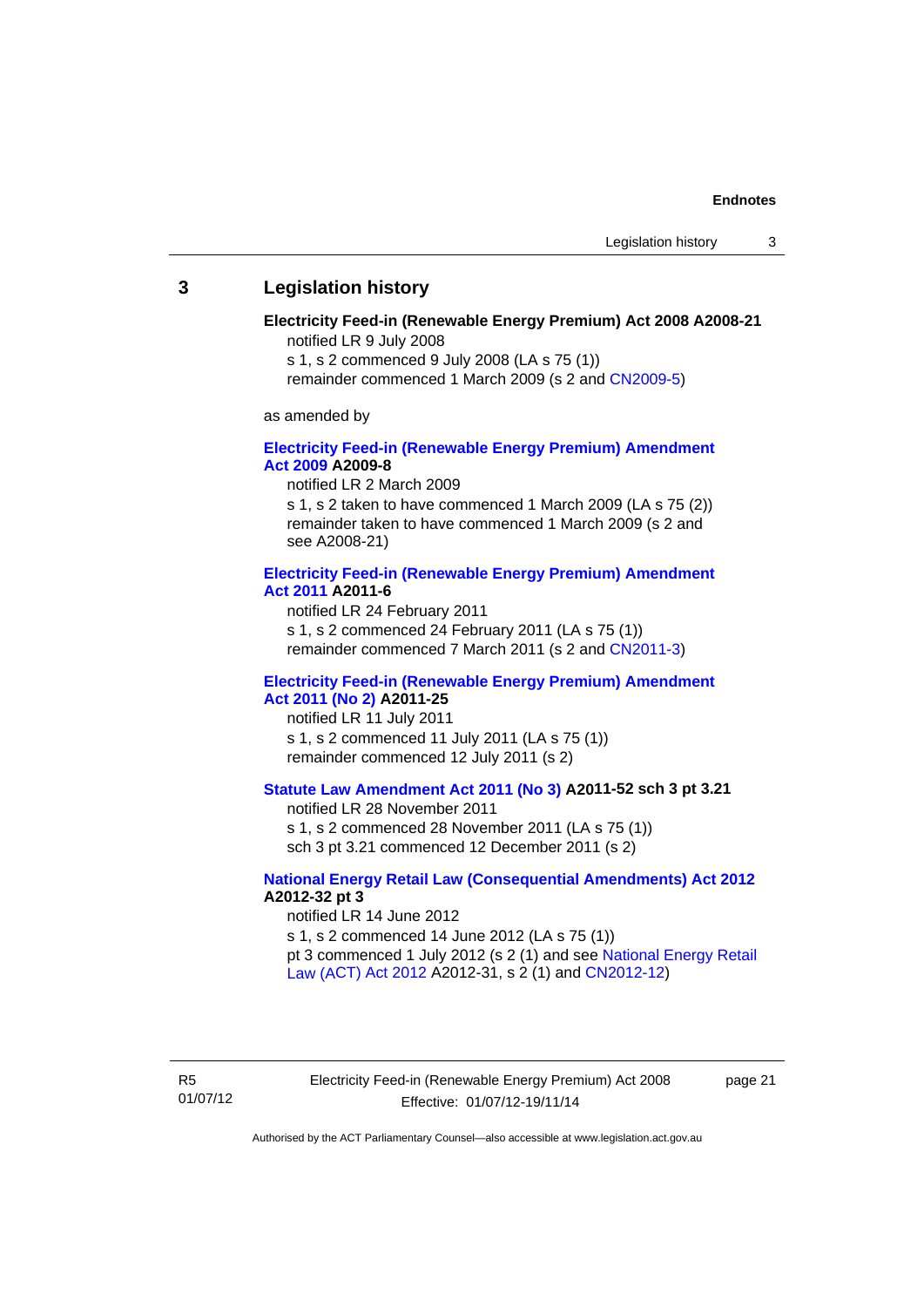4 Amendment history

#### <span id="page-25-0"></span>**4 Amendment history**

```
Commencement 
s 2 om LA s 89 (4) 
Objects of Act 
A2009-8 s 4
Objects and important concepts 
pt 1A hdg ins A2009-8 s 5 
Objects of Act 
 A2009-8 s 5
Meaning of renewable energy generator and renewable energy source
s 5B ins A2009-8 s 5 
                sub A2011-6 s 4 
Meaning of capacity
 A2009-8 s 5
                sub A2011-6 s 4 
Meaning of medium renewable energy generator and micro renewable 
energy generator
                A2009-8 s 5 sub A2011-6 s 4 
Meaning of compliant
 A2011-6 s 4
                am A2011-25 s 4 
Meaning of eligible entity
A2011-6 s 4
                am A2011-52 amdt 3.74; A2012-32 s 6, s 7 
Feed-in from renewable energy generators to electricity network 
s 6 am A2009-8 A2011-6 s 5;
                A2012-32 ss 8-10
What is the normal cost of electricity?<br>
s 6A ins A2009-8 s 9
                A2009-8 s 9
Utility service 
s 7 sub A2012-32 s 11 
Payment for electricity from renewable energy generators 
A2009-8 s 10
                am A2011-6 ss 6-8; A2011-25 s 5, s 6
Recovery of cost of renewable energy premium 
s 8A ins A2009-8 s 11 
                am A2011-6 s 9; A2012-32 s 12
```

| page 22 | Electricity Feed-in (Renewable Energy Premium) Act 2008 | R5       |
|---------|---------------------------------------------------------|----------|
|         | Effective: 01/07/12-19/11/14                            | 01/07/12 |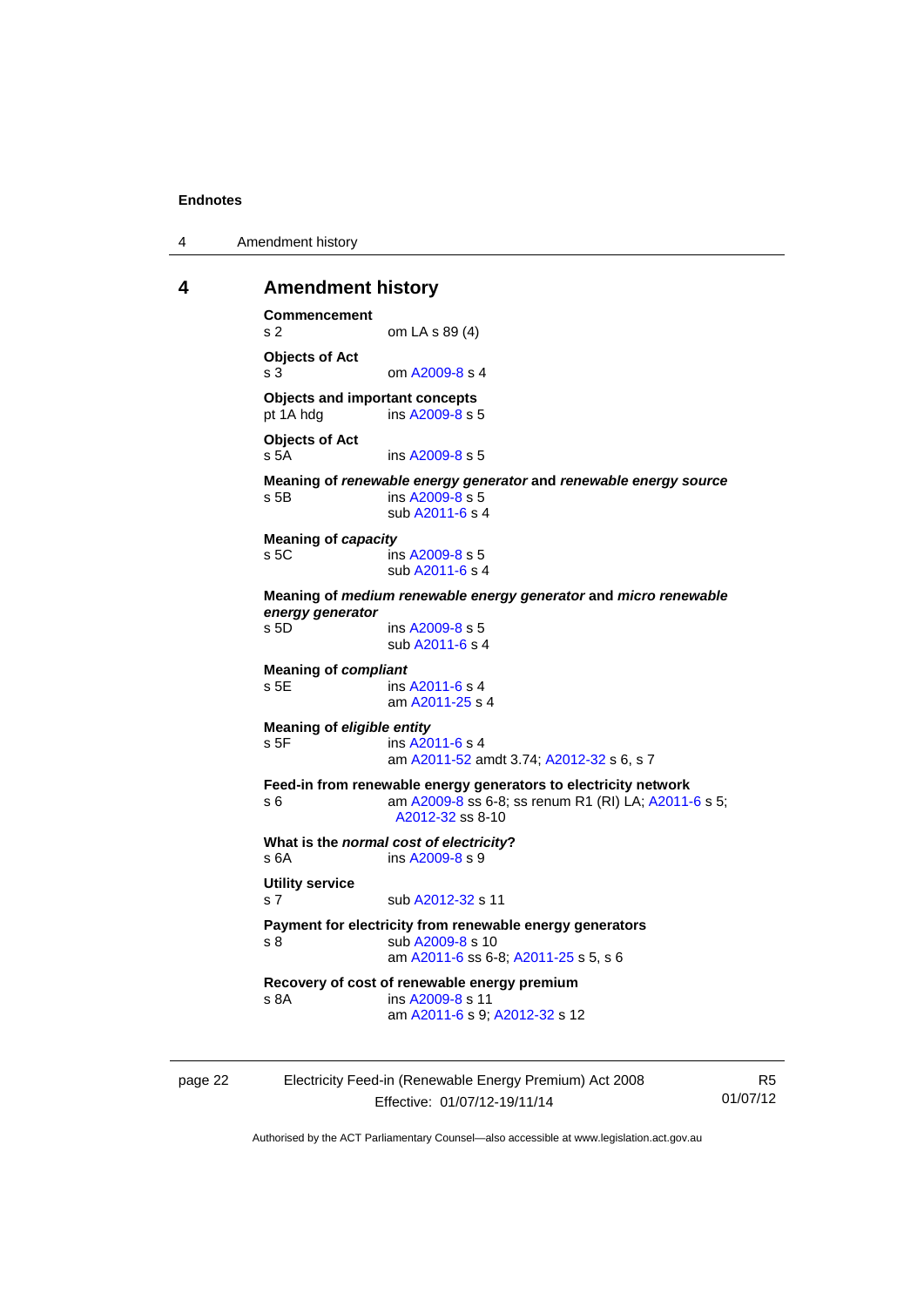| Determination of premium rate |                                                                                                |
|-------------------------------|------------------------------------------------------------------------------------------------|
| s 10                          | am A2009-8 ss 12-15; pars renum R1 (RI) LA; A2011-6<br>ss 10-12; ss renum R2 LA; A2012-32 s 13 |
| Premium rate-20 years         |                                                                                                |
| s 11                          | am A2009-8 s 16; A2011-6 s 13                                                                  |
| <b>Reporting</b><br>pt 3A hdg | ins A2011-25 s 7                                                                               |
| <b>Report by Minister</b>     |                                                                                                |
| s 11A                         | ins A2011-25 s 7                                                                               |
| s 11B                         | Electricity distributors to give information to Minister<br>ins A2011-25 s 7                   |
| <b>Dictionary</b>             |                                                                                                |
| dict                          | am A2009-8 s 17; A2011-52 amdt 3.75; A2012-32 s 14                                             |
|                               | def capacity ins A2011-6 s 14                                                                  |
|                               | def compliant ins A2011-6 s 14                                                                 |
|                               | def customer om A2011-52 amdt 3.76                                                             |
|                               | def electricity supplier om A2012-32 s 15                                                      |
|                               | def eligible entity ins A2011-52 amdt 3.77                                                     |
|                               | def medium renewable energy generator ins A2011-6 s 14                                         |
|                               | def micro renewable energy generator ins A2011-6 s 14                                          |
|                               | def National Electricity (ACT) Law ins A2009-8 s 18<br>om A2011-52 amdt 3.78                   |
|                               | def National Electricity (ACT) Regulations ins A2009-8 s 18                                    |
|                               | om A2011-6 s 15                                                                                |
|                               | def NEL compliant ins A2009-8 s 18                                                             |
|                               | om A2011-6 s 15                                                                                |
|                               | def <b>NERL retailer</b> ins A2012-32 s 16                                                     |
|                               | def normal cost of electricity ins A2009-8 s 18                                                |
|                               | def occupier om A2011-52 amdt 3.78                                                             |
|                               | def premium rate sub A2009-8 s 19                                                              |
|                               | am A2011-6 s 16                                                                                |
|                               | def renewable energy generator ins A2009-8 s 19<br>sub A2011-6 s 17                            |
|                               | def renewable energy source sub A2009-8 s 19<br>sub A2011-6 s 17                               |
|                               | def transition franchise tariff retail price om A2011-6 s 18                                   |
|                               | def <i>utility</i> om A2012-32 s 17                                                            |
|                               |                                                                                                |
|                               |                                                                                                |

R5 01/07/12 Electricity Feed-in (Renewable Energy Premium) Act 2008 Effective: 01/07/12-19/11/14

page 23